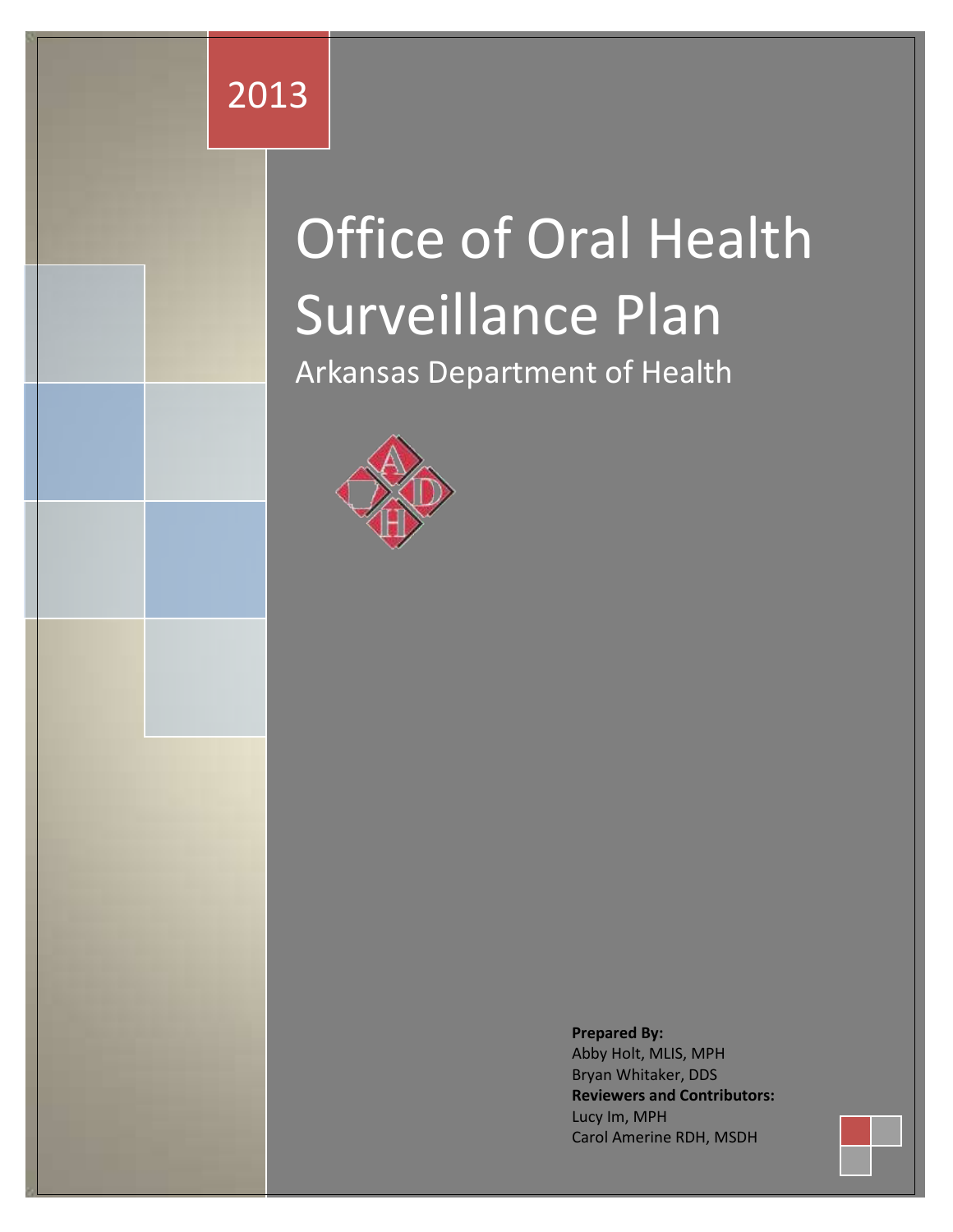# **Table of Contents**

| Basic Screening Survey: Oral Health Surveillance among Older Adults in Arkansas, 2012-2013 19     |  |
|---------------------------------------------------------------------------------------------------|--|
|                                                                                                   |  |
| Basic Screening Survey: Surveillance of Dental Sealants among Children in Arkansas, 2015-2016  22 |  |
|                                                                                                   |  |
|                                                                                                   |  |
|                                                                                                   |  |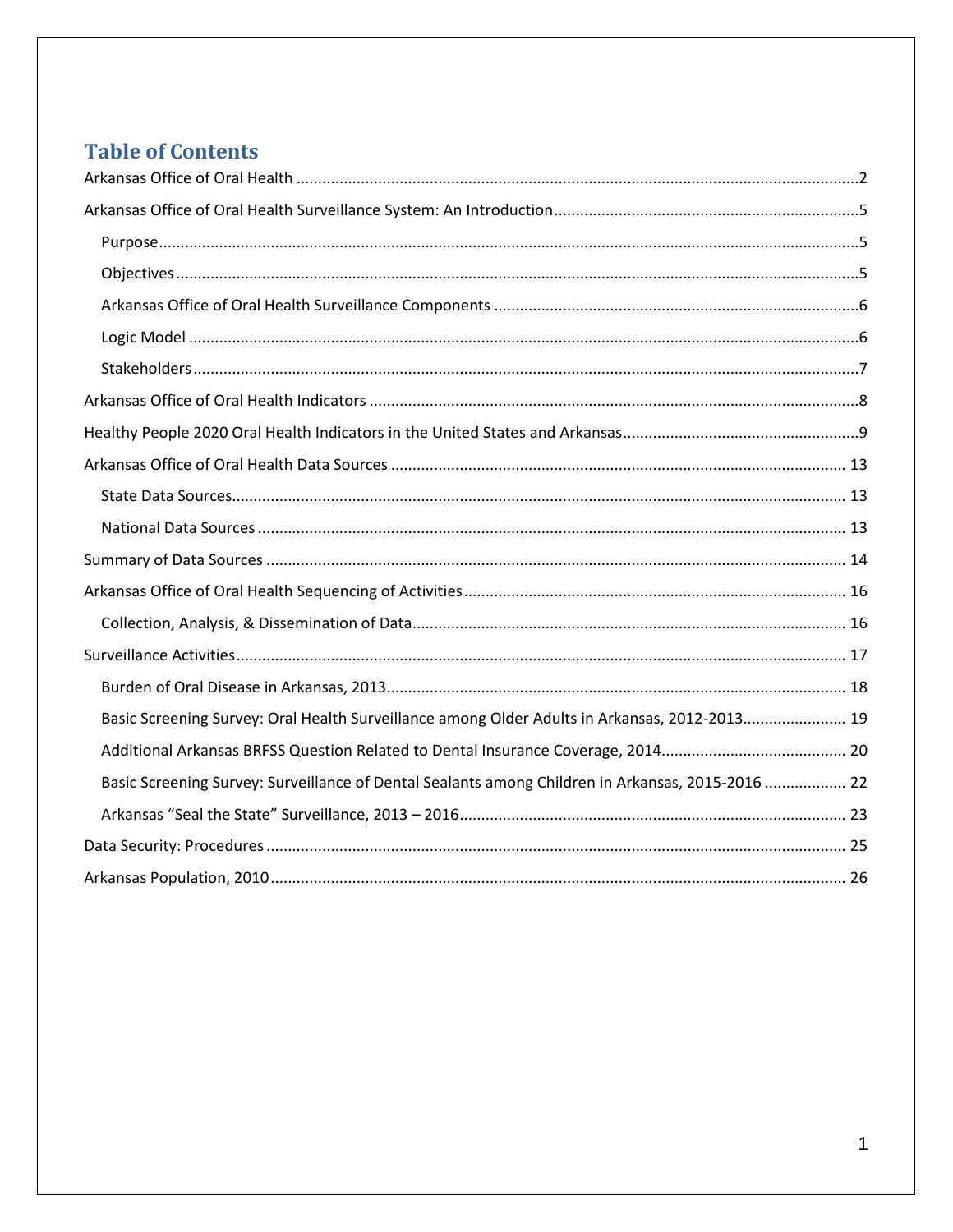# <span id="page-2-0"></span>**Arkansas Office of Oral Health**

The Arkansas Department of Health (ADH) is a unified health department, with a main office in Little Rock and 94 local health units in each of the state's 75 counties. The Office of Oral Health was established within the Arkansas Department of Health in 1999. From a starting point of one staff person and no program budget, the Office of Oral Health employs 4.5 Full Time Equivalents (FTE) and an annual budget of over \$600,000.

The vision for the Arkansas Department of Health, Office of Oral Health (Office) is "Optimum oral health for every citizen of Arkansas". To that end, the Office provides resources and support for counties, communities, neighborhoods, schools, and professional groups to address oral health needs and disparities.

The mission of the Office is to allow all Arkansans to enjoy optimum oral health. Working through not only public health core functions of assessment, policy development and assurance, but also through education, prevention and access, the Office strives to improve oral health throughout the state. Programmatic activities benefit children, adults, the elderly and those with special needs.

The Office continues to collaborate with and receive strong support from the Arkansas General Assembly, the leadership and administration of the Arkansas Department of Health (ADH). Internal partnerships within the Arkansas Department of Health include the Pregnancy Risk Assessment Monitoring System, Behavioral Risk Factor Surveillance System, Tobacco Prevention and Cessation Program, Infection Control Committee, Chronic Disease Forum, and the Clinician's Committee and Science Advisory Committee. The University of Arkansas for Medical Sciences (UAMS) College of Public Health has provided significant input in areas relating to epidemiology and evaluation.

External partnerships include the Arkansas Oral Health Coalition (AOHC) which includes numerous public and private organizations with interests in the oral health of the public. The Arkansas State Board of Dental Examiners, Arkansas State Dental Association, Arkansas Dental Hygienists' Association and UAMS Center for Dental Education have been integral to our mission.

The Office is also active on the national level with alliances among the Association of State and Territorial Dental Directors, American Association of Public Health Dentistry, Centers for Disease Control and Prevention (CDC) and Health Resources and Services Administration (HRSA).

#### **Programs**

#### *Community Water Fluoridation*

Community water fluoridation (CWF) is promoted through a CDC cooperative agreement. Activities include presentations on the benefits and costs of CWF internally within the ADH and externally to various governing bodies, community leaders and lay citizens through the distribution of informational packets and campaigns to include print and broadcast media. Internal partners include the ADH Section of Engineering and the Office of Communications and Marketing among others.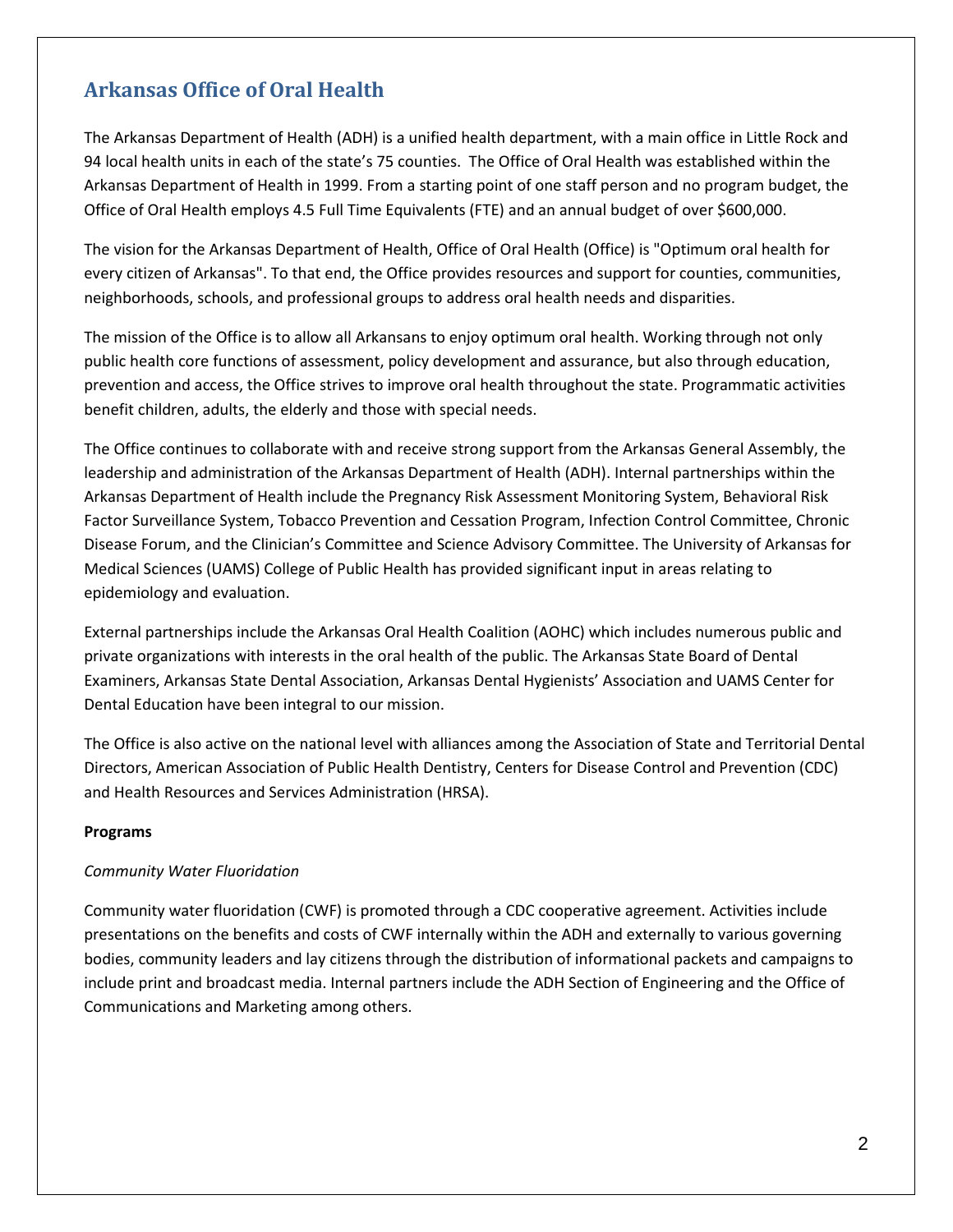#### *Sealants*

In 2007, a formalized sealant program was initiated with funding through the Daughters of Charity Foundation (DOCF). The Office was able to purchase newspaper and broadcast ads with the assistance of the ADH Office of Communications and Marketing. Clinical activities included coordination and clinical services with Arkansas Children's Hospital (ACH). In 2009, with assistance through a CDC grant, ACH became the primary provider of sealants throughout the state.

#### *Family Violence Prevention*

Working with the Delta Dental Foundation (DDF) of Arkansas and utilizing Health Resources and Services Administration (HRSA) funding, the Office assisted with the promotion of the Prevent Abuse and Neglect through Dental Awareness (P.A.N.D.A.) program. The program is designed to prevent family violence through the provision of lectures and in-service trainings for dentists, dental hygienists, physicians, nurses, teachers, day care workers and other interested groups.

#### **Workforce**

Through a HRSA Oral Health Workforce Development grant, the Office promotes Arkansas dental careers through outreach and recruitment of prospective dental students to the profession and grants-in-aid to new dentists and dental hygienists agreeing to work in health care shortage areas across the state. Delta Dental of Arkansas Foundation and the Community Health Centers and Partners for Inclusive Communities have all contributed to recruiting efforts. The intent of these initiatives is to increase the number of oral health care professionals returning to the state thus improving access to care for all Arkansans. The members of the AOHC have been invaluable in recruitment and incentive initiatives.

#### **Funding**

In addition to state and private support, the Office has maintained and expanded capacity and programmatic activities through agreements with the CDC and HRSA.

#### **Recent successes**

In March of 2011, three oral health bills advanced by the Office and the AOHC were passed by the Arkansas General Assembly and signed by the Governor. The new statutes guarantee access to fluoridated water on all water systems serving 5000 or more people, allows physicians and nurses to provide fluoride varnish to children's teeth; and creates a category of collaborative practice dental hygienists who can then provide hygiene services in designated public settings without the patient having first seen a dentist.

The Office maintains active and vibrant collaboration with a wide variety of Arkansas organizations and entities. These include Delta Dental of Arkansas Foundation that provides all funding for fluoridation equipment in mandated water systems and Arkansas Children's Hospital with whom the Office conducts the Seal-the-State dental sealant initiative. The Healthy Connections dental clinic also provides a screening and sealant program. In addition, Children International in coordination with University of Arkansas at Little Rock maintains a sealant program along with comprehensive dental care for children at high risk. The Community Health Centers of Arkansas assists with grants-in-aid from the Office to community health centers for incentives for new dentists practicing in underserved areas.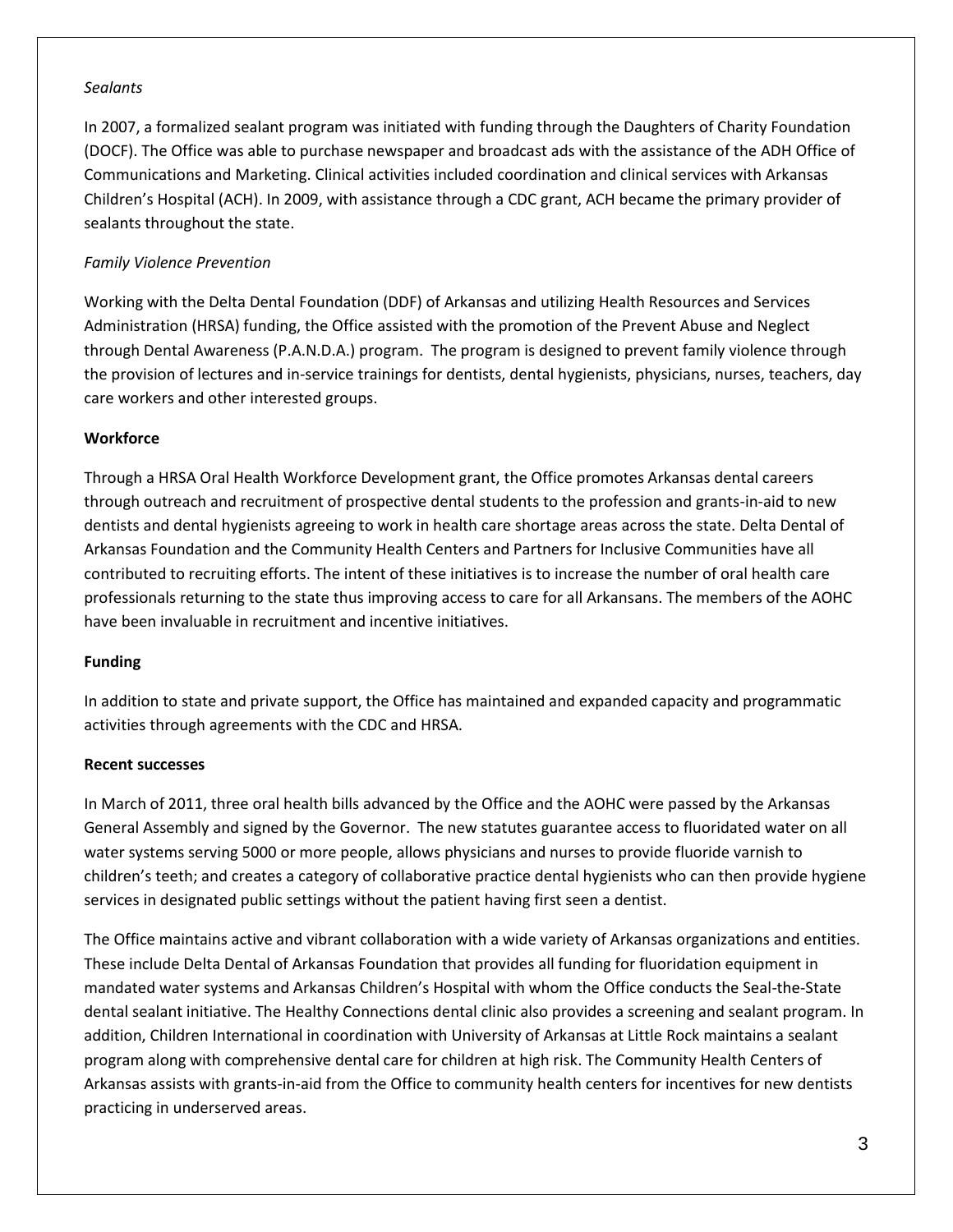#### **Future**

In addition to the above, a significant focus for future activities includes strong collaboration between the Office and the University of Arkansas for Medical Sciences Center for Dental Education. These will include the provision of direct clinical services, expansion of access to care and educational opportunities for dental students, residents and current practitioners.

The establishment of initiatives and pilot programs for the delivery of care to those in nursing home/long-term care facilities and home-bound patients is also a goal.

A state-wide trauma system has recently been established and hitherto not contained provisions for dental input. Protocols for the management of dental emergencies and trauma in the emergency room setting are also issues of significant concern.

With support of the many individuals and organizations with interest in health care and oral health in particular, the Office hopes to continue to play a vital role in the promotion and provision of oral health care to the citizens of Arkansas.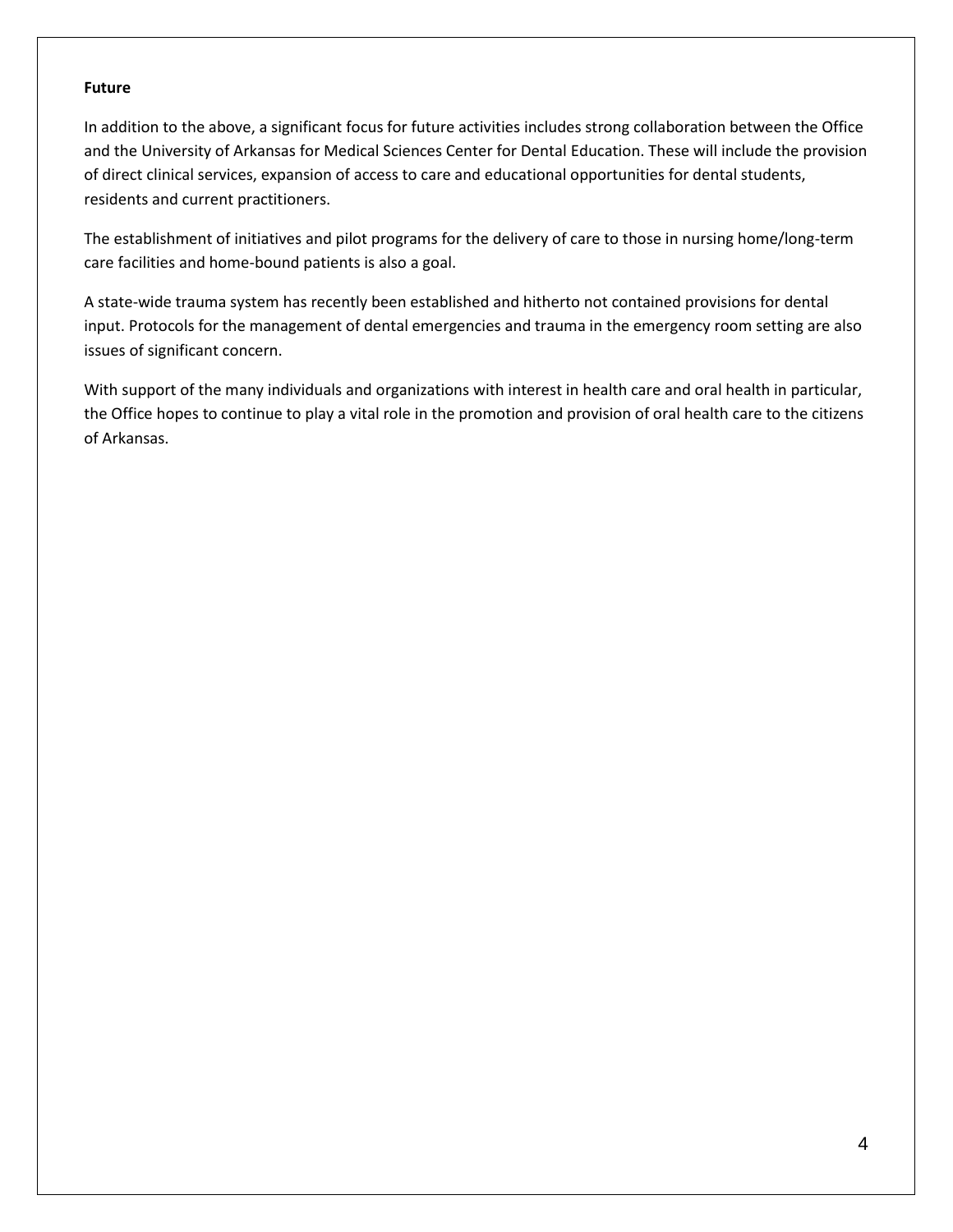# <span id="page-5-0"></span>**Arkansas Office of Oral Health Surveillance System: An Introduction**

#### <span id="page-5-1"></span>**Purpose**

The surveillance system has a broad role for Arkansas. The surveillance system drives the objectives and activities within the Arkansas Office of Oral Health. The system is used to measure the prevalence of selected indicators that determine the state of oral health in Arkansas. It is a plan to monitor the burden of oral disease in the state, monitor progress towards the Office of Oral Health goals and objectives, and disseminate oral health data to coalitions, policy leaders, and other stakeholders at the national, state and local levels.

The ideal surveillance system for oral health in the state of Arkansas is: (1) comprehensive, incorporating data on a variety of indicators for factors that contribute to the overall oral health of the citizens of the state; (2) inexpensive, relying as much as possible on existing data sources that can be accessed at little or no additional cost; (3) timely, allowing the system to be updated as new data are collected; (4) current, with data being available for updating the system soon after they are collected; and (5) flexible, able to accommodate new indicators and data sources that may become important and available. The plan outlined below is thought to be such a system. It can be sustained over time with minimal cost to the program and provide a comprehensive picture of the status of oral health – overall, for each component, and for key at-risk or target groups – periodically (cross-sectional pictures) and over time (trend views). The logic model upon which the Arkansas Oral Health Surveillance System is built is on p. 6.

#### <span id="page-5-2"></span>**Objectives**

The Arkansas Oral Health Surveillance System will:

- Assess the oral health of Arkansans of all ages, from a variety of perspectives (prevention, treatment, service utilization, policy, and access to care);
- Identify high risk groups within the state's population;
- Identify oral health needs and resources within Arkansas;
- Monitor trends in key oral health indicators, identifying areas of success and challenge;
- **Promote awareness of health and economic benefits of oral health among the state's citizens and** policy-makers;
- **Promote the implementation of evidence-based oral health programs to serve the populations and** areas in greatest need within the state; and
- Assist in evaluating programmatic efforts at the state level.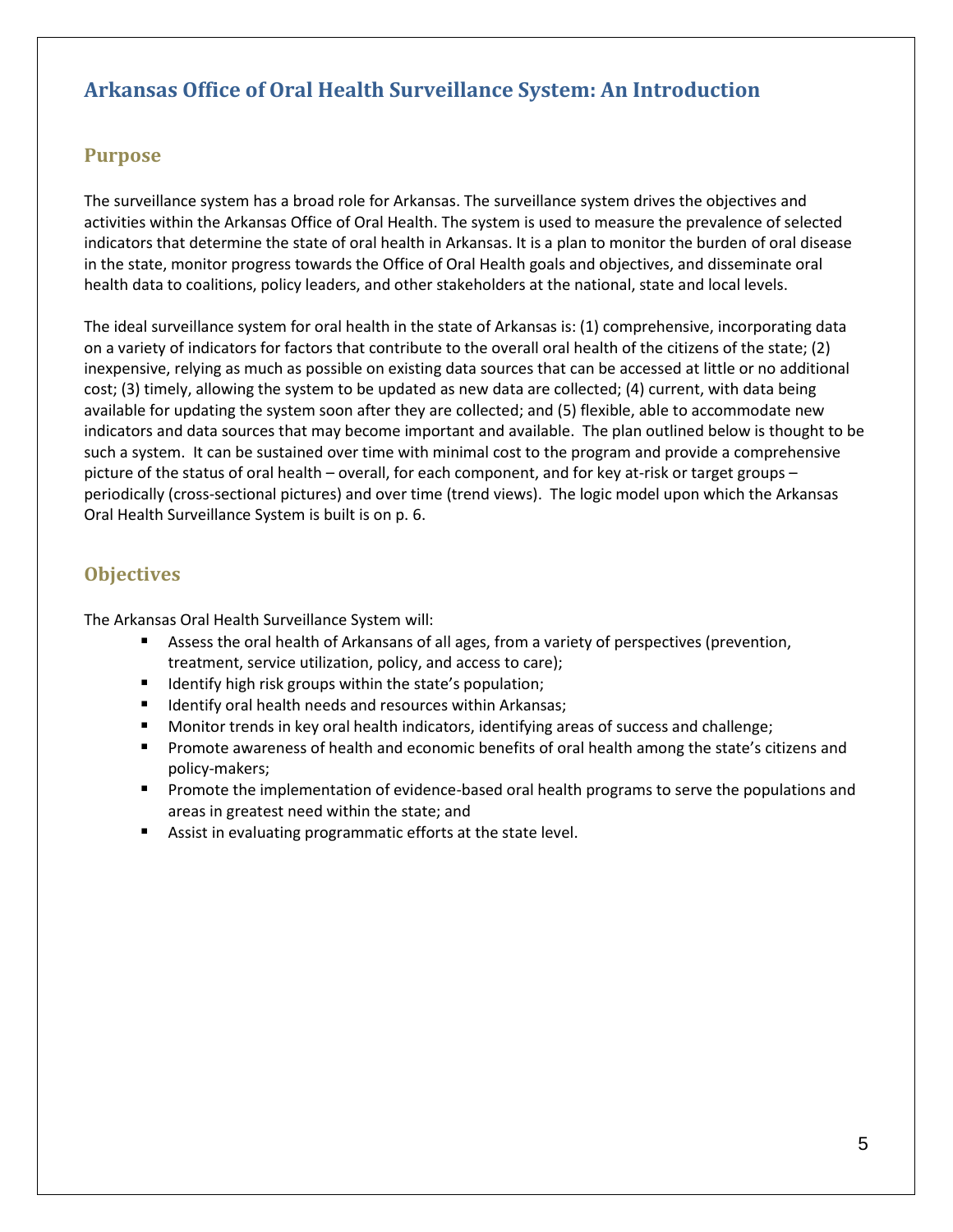# <span id="page-6-0"></span>**Arkansas Office of Oral Health Surveillance Components**

<span id="page-6-1"></span>**Logic Model**

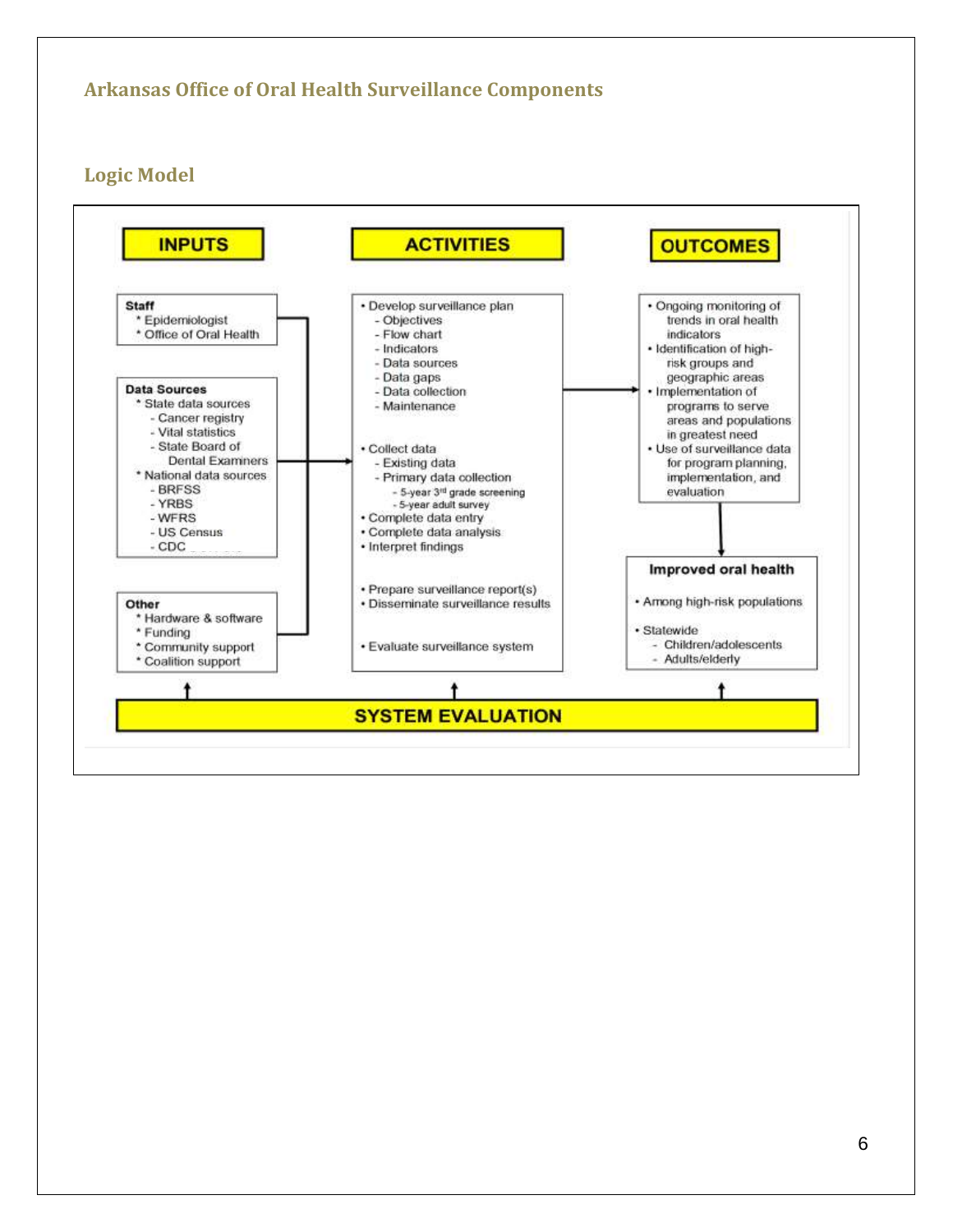#### <span id="page-7-0"></span>**Stakeholders**

The Arkansas Oral Health Coalition (AOHC) began in 2001 as the Arkansas team at the National Governor's Association (NGA) Policy Academy on Improving Oral Health Access for Children. The academy team consisted of seven individuals representing the Office of the Governor, the Arkansas General Assembly, the Office of Oral Health, the Division of Medical Services, the Arkansas State Dental Association, the Arkansas Dental Hygienists' Association, and BHM International, Inc. (healthcare consulting firm). The team worked with a faculty of national experts to develop Arkansas oral health goals in access, education, prevention, and policy. To continue the academy efforts, the team invited other interested parties and expanded over the subsequent years to what is now the AOHC. The Coalition has adopted the slogan "SMILES: AR, U.S." All reports and data produced as specified in the surveillance plan will be distributed to the Oral Health Coalition on a regular basis. The Coalition meets monthly and includes a diverse set of organizations and agencies from across the state. Members of the AOHC currently include:

Arkansas Academy of General Dentistry

- Arkansas Advocates for Children and Families
- Arkansas Center for Health Improvement
- Arkansas Chapter American Academy of Pediatrics
- Arkansas Commission on Child Abuse, Rape, and Domestic Violence
- Arkansas Dental Assistants Association
- Arkansas Department of Education Office of Comprehensive Health Education
- Arkansas Department of Health Connect Care program Office of Oral Health Office of Rural Health and Primary Care Tobacco Prevention and Cessation Program
- Arkansas Department of Human Services Office of Developmental Disabilities Office of Medical Services (Medicaid)
- Arkansas Department of Higher Education
- Arkansas Head Start Association
- Arkansas Health Care Access Foundation
- Arkansas Minority Health Commission
- Arkansas School Nurses Association
- Arkansas State Board of Dental Examiners

Arkansas State Dental Association

Arkansas State Dental Hygienists' Association

Conway Interfaith Clinic

Community Dental Clinic (Fort Smith)

Community Health Centers of Arkansas, Inc.

Delta Dental Plan of Arkansas

- Healthy Connections, Inc.
- Interfaith Clinic of El Dorado

Partners for Inclusive Communities

- Pulaski Technical College Dental Assisting Department
- University of Arkansas Cooperative Extension Service
- UAFS Dental Hygiene Program

UALR Children International

#### UAMS

Arkansas Cancer Research Center College of Health Related Professions Department of Dental Hygiene College of Public Health Donald W. Reynolds Center on Aging UAMS Regional Programs (AHECs) Winthrop Rockefeller Cancer Institute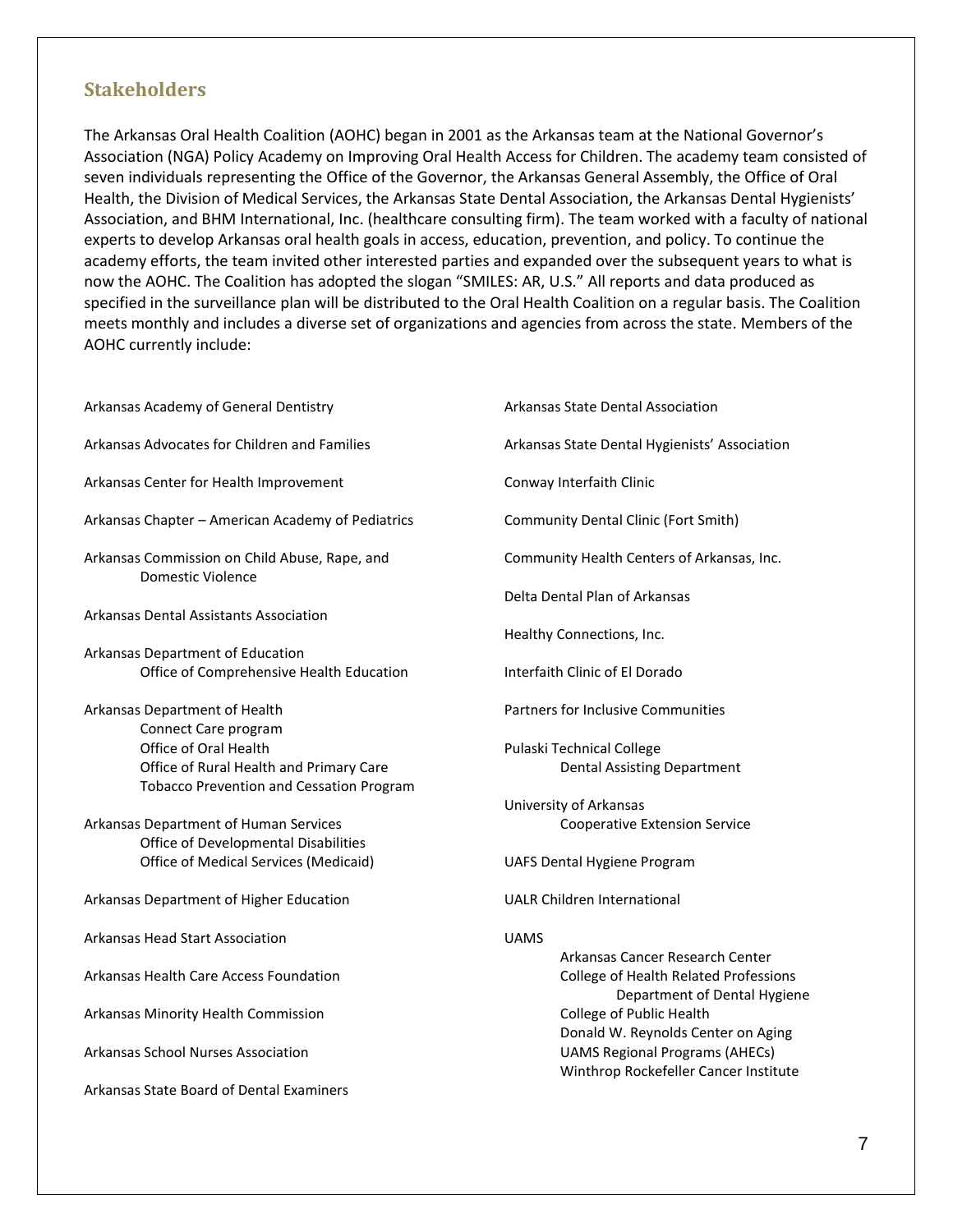# <span id="page-8-0"></span>**Arkansas Office of Oral Health Indicators**

Indicators were selected using the *Healthy People 2020* objectives and goals developed as a collaborative process among the U.S. Department of Health and Human Services (HHS) and other federal agencies, public stakeholders, and an advisory committee. The overall goals of the *Healthy People 2020* oral health objectives is to prevent and control oral and craniofacial diseases, conditions, and improve access to related services.

The Arkansas-specific oral health indicators and goals were selected by the Office of Oral Health and are available from the *Healthy People 2020: Arkansas's Chronic Disease Framework for Action*, a collaborative project between the Arkansas Chronic Disease Coordinating Council, the Chronic Disease programs of the ADH, and their coalitions and partners. The goal of the project was to develop a set of chronic disease objectives, with Arkansas baseline data and target goals, to be used to track progress towards *Healthy People 2020* objectives in Arkansas. The Office of Oral Health selected indicators for inclusion in the *Framework for Action* based on common objectives already addressed by the program and the Arkansas Oral Health Coalition.

The state-specific oral health indicators will be evaluated using the established *Healthy People 2020* targeted goals documented in the *Framework for Action*. The indicators will be measured periodically by the Office of Oral Health and measured in the burden report every five-years as indicated by the CDC Division of Oral Health.

For more information, see:

- National *Healthy People 2020* Objectives and Goals for Oral Health <http://www.healthypeople.gov/2020/topicsobjectives2020/objectiveslist.aspx?topicId=32>
- *Healthy People 2020: Arkansas's Chronic Disease Framework for Action* [http://www.healthy.arkansas.gov/programsServices/chronicDisease/Initiatives/Documents/HP2020/AR](http://www.healthy.arkansas.gov/programsServices/chronicDisease/Initiatives/Documents/HP2020/ARHP2020ChDzbooklet.pdf) [HP2020ChDzbooklet.pdf](http://www.healthy.arkansas.gov/programsServices/chronicDisease/Initiatives/Documents/HP2020/ARHP2020ChDzbooklet.pdf)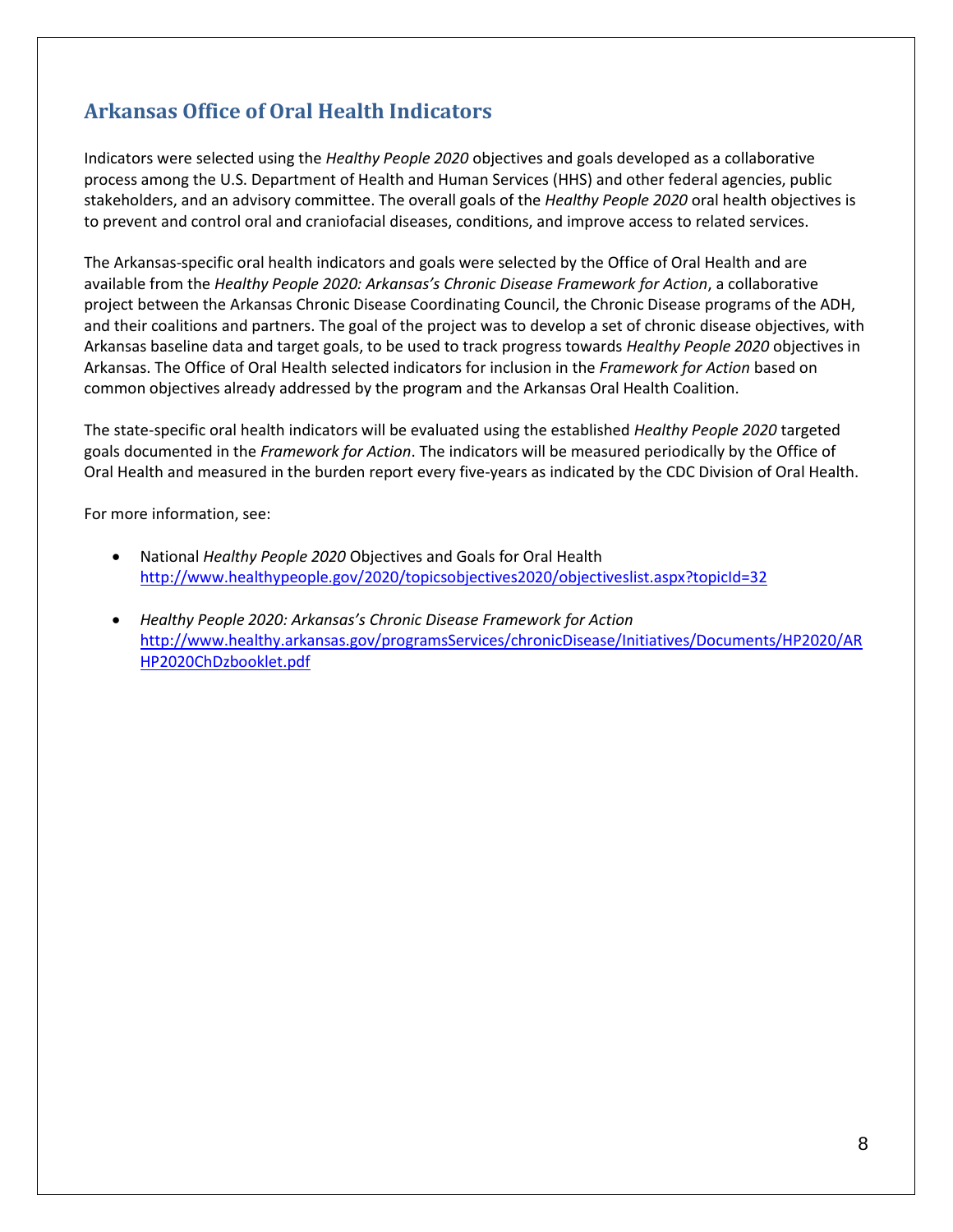# <span id="page-9-0"></span>**Healthy People 2020 Oral Health Indicators in the United States and Arkansas**

| <b>Healthy People 2020 Objective</b><br>[Objective Number and<br><b>Description]</b>                                                     | <b>National</b><br><b>Baseline</b><br>(%) | <b>National</b><br><b>Goal</b><br>(%) | <b>Arkansas</b><br><b>Status</b><br>(%) | <b>HP 2020</b><br><b>Arkansas</b><br><b>Framework</b><br>for Action<br>Goal* | <b>Source &amp; Year</b><br>of Arkansas<br><b>Data</b>                         |
|------------------------------------------------------------------------------------------------------------------------------------------|-------------------------------------------|---------------------------------------|-----------------------------------------|------------------------------------------------------------------------------|--------------------------------------------------------------------------------|
| OH - 1) Reduce the proportion of children and adolescents who have dental caries experience in their primary or<br>permanent teeth       |                                           |                                       |                                         |                                                                              |                                                                                |
| 1.1) Children, aged 3-5<br>vears                                                                                                         | 33.3                                      | 30.0                                  | <b>DNC</b>                              | <b>DNC</b>                                                                   | <b>DNC</b>                                                                     |
| 1.2) Children, aged 6-9<br>years*                                                                                                        | 54.4%                                     | 49.0%                                 | 64.0%                                   | 57.6%                                                                        | <b>Basic</b><br>Screening<br>Survey (BSS)<br>Third Graders,<br>2010            |
| 1.3) Adolescents, aged 13-<br>15 years                                                                                                   | 53.7%                                     | 48.3%                                 | <b>DNC</b>                              | <b>DNC</b>                                                                   | <b>DNC</b>                                                                     |
| OH - 2) Reduce the proportion of children and adolescents with untreated dental decay                                                    |                                           |                                       |                                         |                                                                              |                                                                                |
| 2.1) Children, aged 3-5<br>years                                                                                                         | 23.8%                                     | 21.4%                                 | <b>DNC</b>                              | <b>DNC</b>                                                                   | <b>DNC</b>                                                                     |
| 2.2) Children, aged 6-9<br>years*                                                                                                        | 28.8%                                     | 25.9%                                 | 29.0%                                   | 26.0%                                                                        | <b>BSS Third</b><br>Graders, 2010                                              |
| 2.3) Adolescents, aged 13-<br>15 years                                                                                                   | 17.0%                                     | 15.3%                                 | <b>DNC</b>                              | <b>DNC</b>                                                                   | <b>DNC</b>                                                                     |
| $OH - 3$ ) Reduce the proportion of adults with untreated dental decay                                                                   |                                           |                                       |                                         |                                                                              |                                                                                |
| 3.1) Adults, aged 35-44<br>years*                                                                                                        | 27.8%                                     | 25.0%                                 | <b>DNC</b>                              | <b>DNC</b>                                                                   | Possible<br>Source: BRFSS                                                      |
| 3.2) Adults, aged 65-74                                                                                                                  | 17.1%                                     | 15.4%                                 | <b>DNC</b>                              | <b>DNC</b>                                                                   | <b>DNC</b>                                                                     |
| 3.3) Adults, 75 and older                                                                                                                | 37.9%                                     | 34.1%                                 | <b>DNC</b>                              | <b>DNC</b>                                                                   | <b>DNC</b>                                                                     |
| OH - 4) Reduce the proportion of adults who have ever had a permanent tooth extracted because of dental<br>caries or periodontal disease |                                           |                                       |                                         |                                                                              |                                                                                |
| 4.1) Adults, aged 45-64<br>years*                                                                                                        | 76.4%                                     | 68.8%                                 | 67.5%                                   | 48.6%                                                                        | <b>Behavioral Risk</b><br>Factor<br>Surveillance<br>System<br>(BRFSS), 2010    |
| 4.2) Adults, aged 65-74<br>who have lost all their<br>natural teeth                                                                      | 24.0%                                     | 21.6%                                 | 23.3%                                   | <b>DNC</b>                                                                   | BRFSS, 2010<br>(aged $65+$ )                                                   |
| $OH - 5$ ) Reduce the proportion of<br>adults aged 45-74 years with<br>moderate to severe periodontitis                                  | 12.8%                                     | 11.5%                                 | 12.3%                                   | <b>DNC</b>                                                                   | <b>Basic</b><br>Screening<br>Survey (BSS)<br>Older Adults,<br>aged 65+<br>2013 |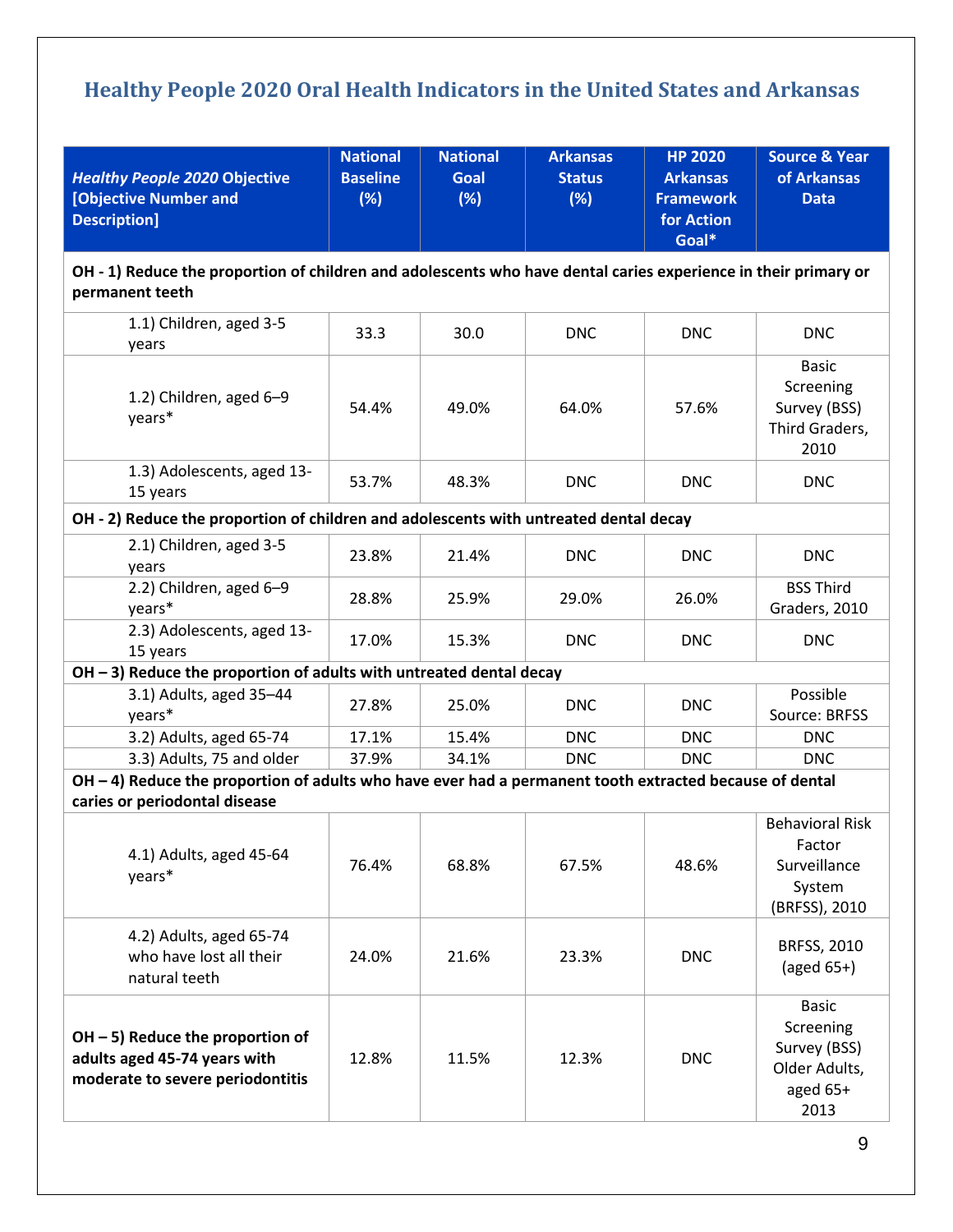| <b>Healthy People 2020 Objective</b><br>[Objective Number and<br><b>Description]</b>                                                                                    | <b>National</b><br><b>Baseline</b><br>(%) | <b>National</b><br><b>Target</b><br>(%) | <b>Arkansas</b><br><b>Status</b><br>(%)                                                                                                                                                       | <b>HP 2020</b><br><b>Arkansas</b><br><b>Framework</b><br>for Action<br>Goal* | <b>Source &amp; Year</b><br>of Arkansas<br><b>Data</b>                                                         |
|-------------------------------------------------------------------------------------------------------------------------------------------------------------------------|-------------------------------------------|-----------------------------------------|-----------------------------------------------------------------------------------------------------------------------------------------------------------------------------------------------|------------------------------------------------------------------------------|----------------------------------------------------------------------------------------------------------------|
| OH - 6) Increase the proportion<br>of oral and pharyngeal cancers<br>detected at the earliest stage *                                                                   | 32.5%                                     | 35.8%                                   | 5.0 per<br>100,000,<br>Stage I                                                                                                                                                                | 2.0 <sub>per</sub><br>100,000,<br>Stage I                                    | <b>AR Cancer</b><br>Registry, 2009                                                                             |
| OH - 7) Increase the proportion<br>of children, adolescents, and<br>adults who used the oral health<br>care system in the past year*                                    | 44.5%                                     | 49.0%                                   | Adults $=$<br>61.1%                                                                                                                                                                           | Adults $=$<br>70.4%                                                          | <b>BRFSS, 2010</b>                                                                                             |
| OH-8) Increase the proportion of<br>low-income children and<br>adolescents who received any<br>preventive dental service during<br>the past year*                       | 30.2%                                     | 33.2%                                   | 27.0%                                                                                                                                                                                         | 29.7%                                                                        | 2008 AR<br>Medicaid<br>Services<br>Report, EPSDT<br>Dental<br><b>Utilization</b><br>Rates                      |
| OH-9) Increase the proportion of<br>school-based health centers with<br>an oral health component *<br>9.1) Dental sealants<br>9.2) Dental care<br>9.3) Topical fluoride | 9.1)24.1<br>9.2) 10.1<br>$9.3)$ 29.2      | 9.1)26.5<br>$9.2)$ 11.1<br>$9.3)$ 32.1  | Arkansas has<br>1-school<br>based dental<br>clinic,<br>Wakefield<br>Elementary,<br>Little Rock,<br>provided<br>25,947<br>screenings<br>and 3,340<br>children<br>received<br>9,912<br>sealants | Increase to<br>two school-<br>based<br>dental<br>clinics                     | University of<br>Arkansas at<br>Little Rock<br>(UALR)<br>Children<br>International<br>Program, 2006<br>$-2010$ |
| OH-10.1) Increase proportion of<br><b>Federally Qualified Health</b><br>Centers (FQHCs) that have an oral<br>health program                                             | 75.0%                                     | 83.0%                                   | 18 Dental<br>Locations                                                                                                                                                                        | <b>DNC</b>                                                                   | Community<br><b>Health Centers</b><br>of Arkansas,<br>2012 Dental<br>Services Fact<br>Sheet                    |
| OH-10.2) Increase the proportion<br>of local health departments that<br>have oral health prevention or<br>care programs*                                                | 25.8%                                     | 28.4%                                   | <b>DNC</b>                                                                                                                                                                                    | <b>DNC</b>                                                                   | <b>DNC</b>                                                                                                     |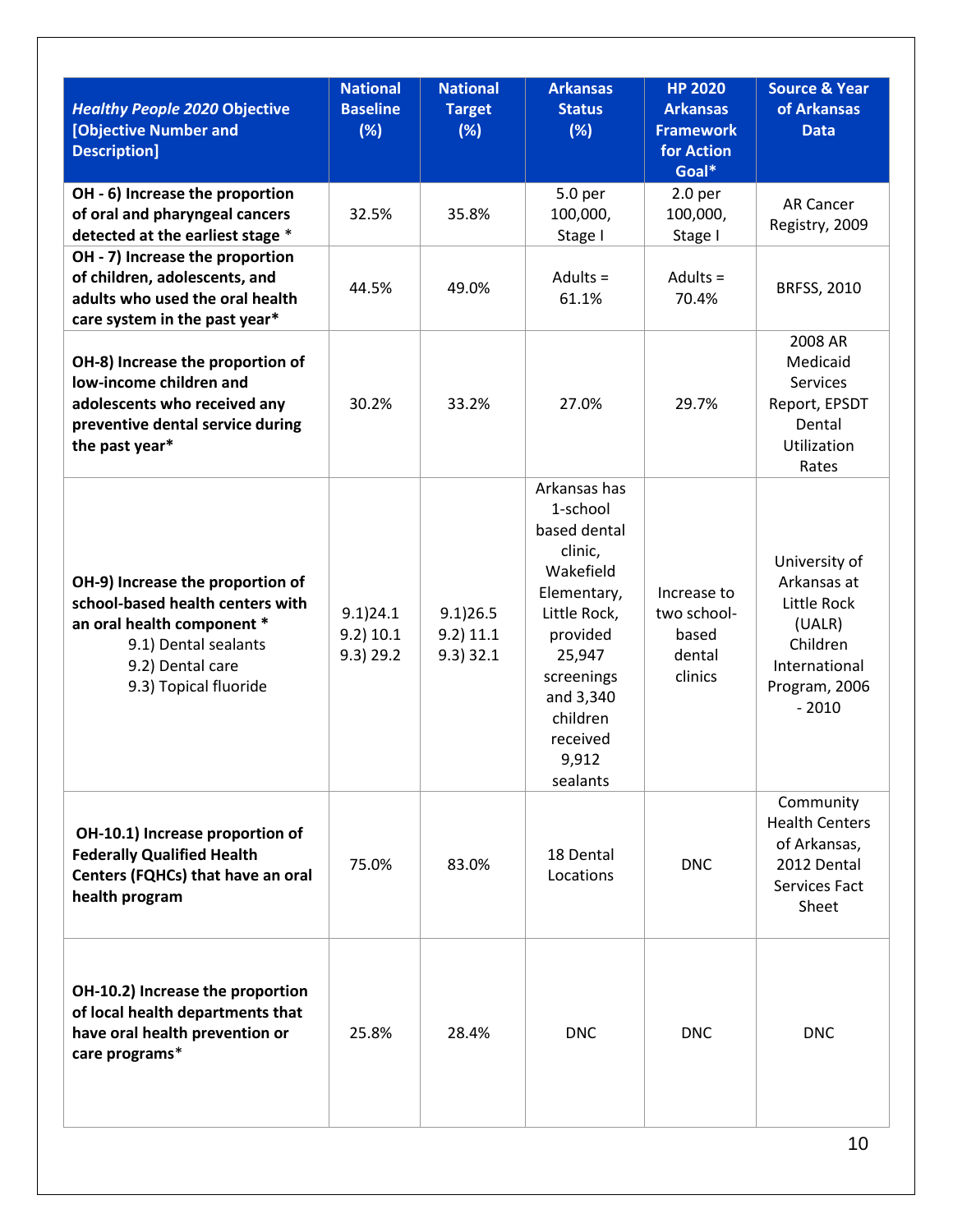| <b>Healthy People 2020 Objective</b><br>[Objective Number and<br><b>Description]</b>                                                                                                                                                                                                                                 | <b>National</b><br><b>Baseline</b><br>(%) | <b>National</b><br><b>Target</b><br>(%) | <b>Arkansas</b><br><b>Status</b><br>(%)                               | <b>HP 2020</b><br><b>Arkansas</b><br><b>Framework</b><br>for Action      | Source & Year<br>of Arkansas<br><b>Data</b>                                                 |
|----------------------------------------------------------------------------------------------------------------------------------------------------------------------------------------------------------------------------------------------------------------------------------------------------------------------|-------------------------------------------|-----------------------------------------|-----------------------------------------------------------------------|--------------------------------------------------------------------------|---------------------------------------------------------------------------------------------|
|                                                                                                                                                                                                                                                                                                                      |                                           |                                         |                                                                       | Goal*                                                                    |                                                                                             |
| OH-11) Increase the proportion<br>of patients who receive oral<br>health services at Federally<br><b>Qualified Health Centers (FQHCs)</b><br>each year*                                                                                                                                                              | 17.5%                                     | 33.3%                                   | 17.0% of all<br><b>CHC</b> patients<br>receive<br>dental<br>services. | 17.3% of<br><b>CHC</b><br>patients will<br>receive<br>dental<br>services | Community<br><b>Health Centers</b><br>of Arkansas,<br>2012 Dental<br>Services Fact<br>Sheet |
| OH-12) Increase the proportion of children and adolescents who have received dental sealants on their molar                                                                                                                                                                                                          |                                           |                                         |                                                                       |                                                                          |                                                                                             |
| teeth<br>12.1) Children, aged 3-5<br>years (primary molar<br>teeth)                                                                                                                                                                                                                                                  | 1.4%                                      | 1.5%                                    | <b>DNC</b>                                                            | <b>DNC</b>                                                               | <b>DNC</b>                                                                                  |
| 12.2) Children, aged 6-9<br>years (permanent first<br>molar teeth)*                                                                                                                                                                                                                                                  | 25.5%                                     | 28.1%                                   | 27.0%                                                                 | 30%                                                                      | <b>BSS Third</b><br>Graders, 2010                                                           |
| 12.3) Adolescents, aged<br>13-15 (permanent molar<br>teeth)                                                                                                                                                                                                                                                          | 19.9%                                     | 21.9%                                   | <b>DNC</b>                                                            | <b>DNC</b>                                                               | <b>DNC</b>                                                                                  |
| OH-13) Increase the proportion<br>of the U.S. population served by<br>community water systems with<br>optimally fluoridated water*                                                                                                                                                                                   | 72.4%                                     | 79.6%                                   | 67.0%                                                                 | 70.9%                                                                    | <b>ADH</b><br>Environmental<br>Health Branch,<br>2013                                       |
| OH-14) (Developmental) Increase<br>the proportion of adults who<br>receive preventive interventions<br>in dental offices*<br>14.1) tobacco use<br>prevention or smoking<br>cessation in the past year<br>14.2) oral and pharyngeal<br>cancer screening<br>14.3) referred for<br>glycemic control in the<br>past year | <b>DNC</b>                                | <b>DNC</b>                              | <b>DNC</b>                                                            | <b>DNC</b>                                                               | Possible<br>Source: BRFSS                                                                   |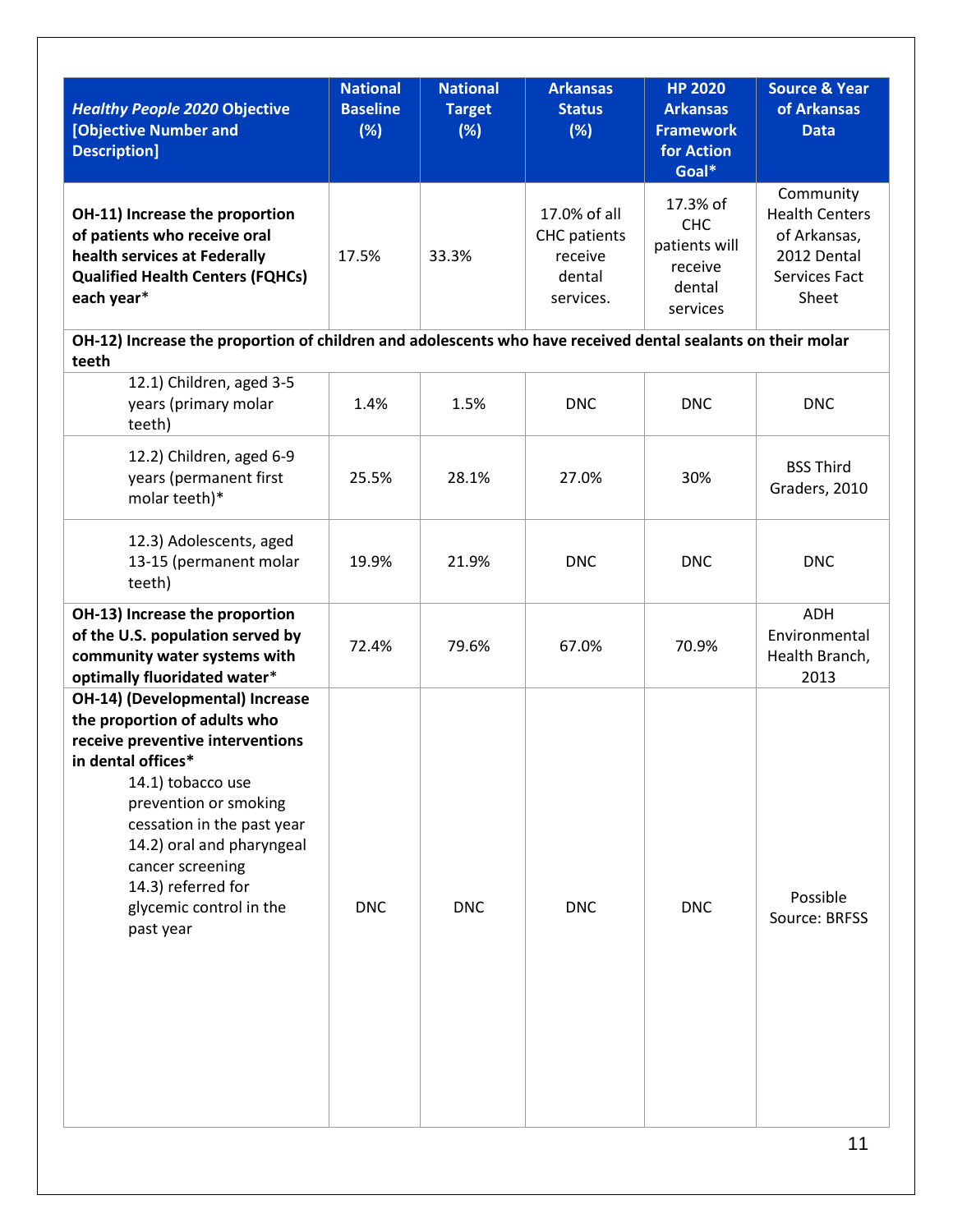| <b>Healthy People 2020 Objective</b><br><b>[Objective Number and</b><br><b>Description]</b>                                                                                                                                                                                                                                                                                                                                             | <b>National</b><br><b>Baseline</b><br>(%) | <b>National</b><br><b>Target</b><br>(%)     | <b>Arkansas</b><br><b>Status</b><br>(%)                                                                                                                     | <b>HP 2020</b><br><b>Arkansas</b><br><b>Framework</b><br>for Action<br>Goal* | <b>Source &amp; Year</b><br>of Arkansas<br><b>Data</b>                                                           |
|-----------------------------------------------------------------------------------------------------------------------------------------------------------------------------------------------------------------------------------------------------------------------------------------------------------------------------------------------------------------------------------------------------------------------------------------|-------------------------------------------|---------------------------------------------|-------------------------------------------------------------------------------------------------------------------------------------------------------------|------------------------------------------------------------------------------|------------------------------------------------------------------------------------------------------------------|
| OH-15) (Developmental) Increase<br>the number of States and the<br>District of Columbia that have a<br>system for recording and<br>referring infants and children<br>with cleft lips and cleft palates to<br>craniofacial anomaly<br>rehabilitative teams*<br>15.1) Have a system for<br>recording cleft lips and<br>cleft palates<br>15.2) Have a system for<br>referral for cleft lip and<br>cleft palates to<br>rehabilitative teams | <b>DNC</b>                                | DNC.                                        | Cleft palate<br>6.3/10,000<br>births, cleft<br>lip 12.4 per<br>10,000 births<br>Cleft Lip and<br>Palate<br>Program at<br>Arkansas<br>Children's<br>Hospital | Continue to<br>meet this<br>goal                                             | Arkansas<br>Center for<br><b>Birth Defects</b><br>Research and<br>Prevention, AR<br>2002-2006<br>birth years     |
| OH-16) Increase the number of<br><b>States and the District of</b><br>Columbia that have an oral and<br>craniofacial health surveillance<br>system*                                                                                                                                                                                                                                                                                     | 32 states                                 | 50 States<br>and<br>District of<br>Columbia | Arkansas<br>Reproductive<br>Health<br>Monitoring<br>System<br>(ARHMS)                                                                                       | Continue to<br>meet this<br>goal                                             | <b>ARHMS</b> birth<br>defects<br>registry<br>http://arbirthdef<br>ectsresearch.u<br>ams.edu/survei<br>llance.htm |
| OH-17.1) Increase the proportion<br>of States and local health<br>agencies that serve jurisdictions<br>of 250,000 or more persons with<br>a dental public health program<br>directed by a dental professional<br>with public health training *                                                                                                                                                                                          | 23.4%                                     | 25.7%                                       | <b>ADH Office</b><br>of Oral<br>Health<br>serves the<br>entire state<br>and is<br>directed by a<br>dental<br>professional                                   | Continue to<br>meet this<br>goal                                             | ADH Office of<br>Oral Health,<br>2013                                                                            |

Indicators selected based on the national *Healthy People 2020* objectives. Data for are available from, the *Healthy People 2020* objectives:<http://www.healthypeople.gov/2020/topicsobjectives2020/objectiveslist.aspx?to>

\*Indicators and goals selected by the ADH Office of Oral Health for the *Healthy People 2020: Arkansas's Chronic Disease Framework for Action*:

<http://www.healthy.arkansas.gov/programsServices/chronicDisease/Initiatives/Documents/HP2020/ARHP2020ChDzbooklet.pdf>

DNC = Data not collected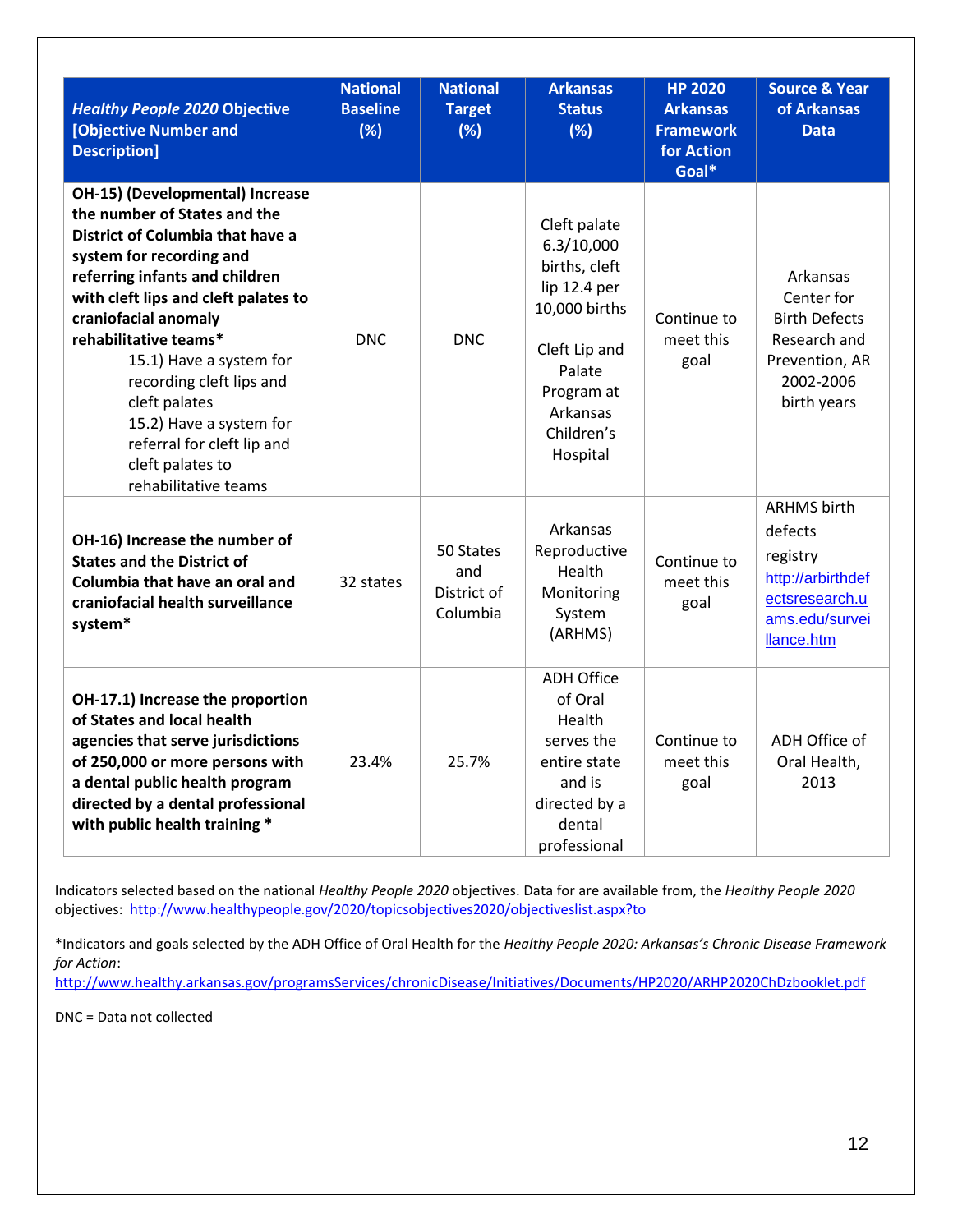# <span id="page-13-0"></span>**Arkansas Office of Oral Health Data Sources**

#### <span id="page-13-1"></span>**State Data Sources**

- Arkansas Central Cancer registry Theressia Mitchell, Arkansas Central Cancer Registry, ADH
- Mortality Data Paul Johnson, Health Statistics Branch, ADH
- State Board of Dental Examiners Donna Cobb, ASBDE
- BSS Surveys Carol Amerine, Office of Oral Health, ADH
- UALR Children's International Jolene Perkins, UALR Children's International, UALR
- Arkansas Children's Hospital, 'Seal the State' Initiative Fidel Samour & Matthew Vermillion, ACH
- Adult/Youth Tobacco Surveys Wanda Simon, Epidemiology/Tobacco Prevention and Cessation Program, ADH
- Arkansas Reproductive Monitoring System Charlotte Hobbs, UAMS/ACH
- Arkansas Medicaid Statistics Glen Poteet, Dental Coordinated Care Manager, ADH or Chawnte Booker, Medicaid Office

#### <span id="page-13-2"></span>**National Data Sources**

- YRBS CDC and the Arkansas Department of Education
- PRAMS Mary McGehee, ADH Health Statistics Branch
- BRFSS Mary McGehee, ADH Health Statistics Branch
- WFRS CDC Division of Health
- US Census [www.census.gov](http://www.census.gov/)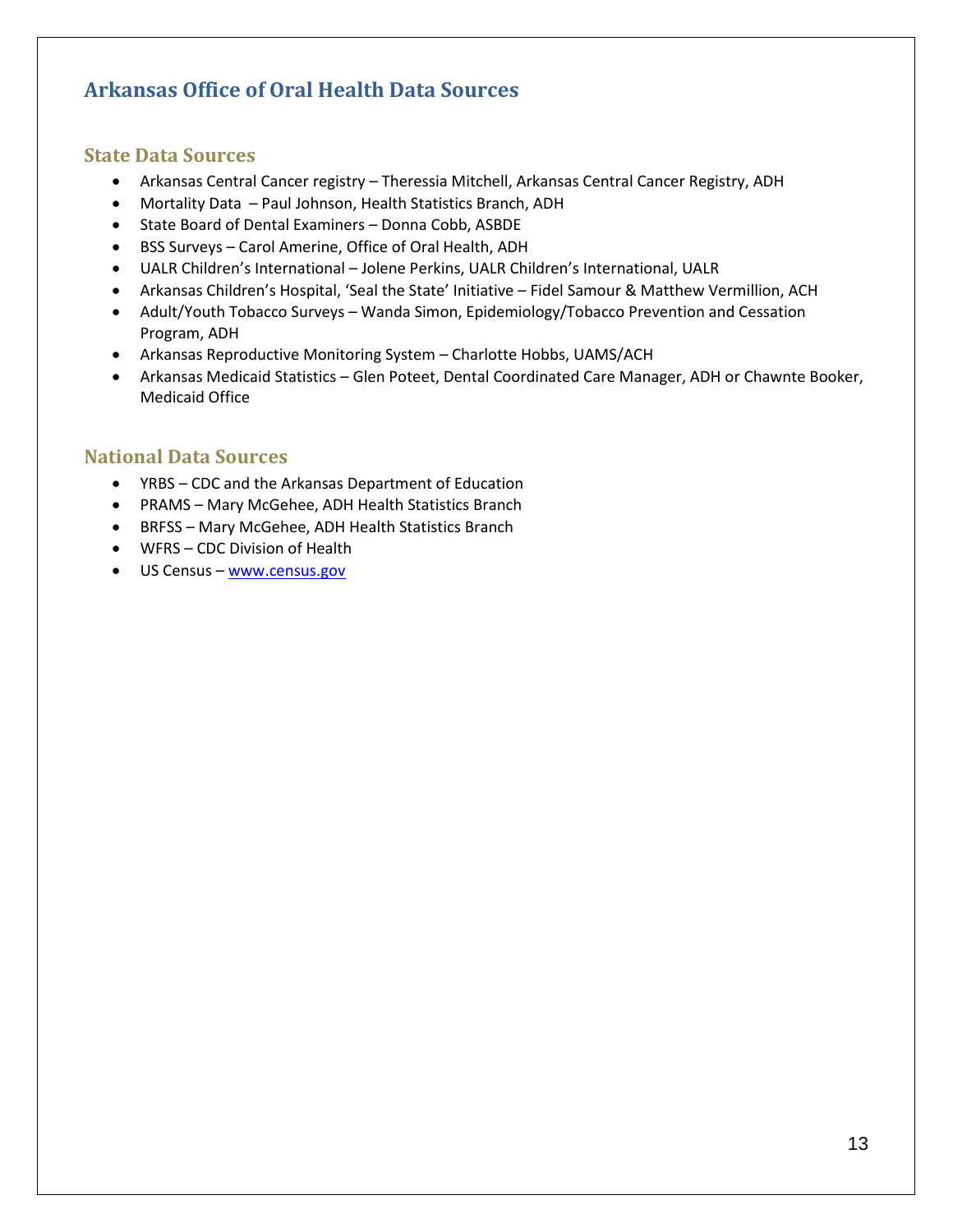## <span id="page-14-0"></span>**Summary of Data Sources**

**2009-2010 Arkansas Adult Tobacco Survey:** Results from the Arkansas portion of the Centers for Disease Control and Prevention, Office on Smoking and Health's 2009 – 2010 National Adult Tobacco Survey. <http://www.healthy.arkansas.gov/programsServices/tobaccoprevent/Pages/DataReports.aspx>

**2009 Arkansas Central Cancer Registry Query System:** A population-based registry whose goal is to collect timely and complete data on all cancer cases diagnosed in the state[. http://www.cancer-rates.info/ar/index.php](http://www.cancer-rates.info/ar/index.php)

**2011 Arkansas Health Statistics Query System (Mortality Data):** The ADH Health Statistics Branch maintains the mortality database query system. It includes death data in Arkansas from 1990 – 2011 (2008 – 2011 data are provisional).

**2008 Arkansas Reproductive Health Monitoring System:** Established in 1980 as a pilot program, the Arkansas Reproductive Health Monitoring System (ARHMS) is one of the oldest active birth defects surveillance systems in the United States. In 1985, Arkansas State Legislature enacted legislation that provides ARHMS the authority to operate a birth defects registry.<http://arbirthdefectsresearch.uams.edu/surveillance.htm>

**2011-2012 Arkansas "Seal-the-State":** The Arkansas Office of Oral health launched "Seal the State" as a pilot project in 2007 and the program is currently operated by Arkansas Children's Hospital. As a result of the initial two-year pilot, more than 2,000 children received dental sealants, free of charge. During school-year 2011-2012, Arkansas Children's Hospital screened 971 students and 797 of them received dental sealants. Data about dental caries experience and sealant application are collected and analyzed annually.

**2012 Arkansas State Board of Dental Examiners:** The Board is authorized by statute to license dentists and dental hygienists by examination or credentials. The Board issues specialty licenses to dentists who have post graduate training and successfully complete an examination. The Board also registers dental corporations. <http://www.dentalboard.arkansas.gov/licensure/Pages/statistics.aspx>

**2010 Arkansas Youth Tobacco Survey:** The Arkansas Youth Tobacco Survey is a school-based survey conducted every other year to assess the prevalence of tobacco-related behaviors among middle and high school students. The survey used a cluster sample design to produce a representative sample of students in grades 6 through 12 at the state level.<http://www.healthy.arkansas.gov/programsServices/tobaccoprevent/Pages/DataReports.aspx>

**2010 Behavioral Risk Factor Surveillance Survey (BRFSS), Oral Health and Tobacco Use:** During 2010, Arkansas participated with 53 other states and territories in the BRFSS, a telephone survey of randomly-selected households within the state. A total of 4,025 Arkansas adults were surveyed during 2010. National data collection instruments were used, including questions about oral health and dental hygiene behaviors. Interviews were administered using CATI technology and procedures. A complete description of procedures and findings (both state and national) is available on the website maintained by the Centers for Disease Control and Prevention. Oral health indicators are assessed every two years.

State & U.S. Data:<http://www.cdc.gov/brfss/>

County Data:<http://www.healthy.arkansas.gov/programsServices/healthStatistics/Brfss/Pages/CountyData.aspx>

**2010 Child (Third Grade) Screening:** In 2010, a total of 4,239 children in 115 Arkansas public schools were screened for caries experience and sealant utilization. Screenings were completed in classroom settings by dental hygienists under contract to the ADH Office of Oral Health and its partners. A full report of procedures and findings can be obtained from the ADH Office of Oral Health.

<http://www.healthy.arkansas.gov/programsServices/oralhealth/Documents/ARSmiles.pdf>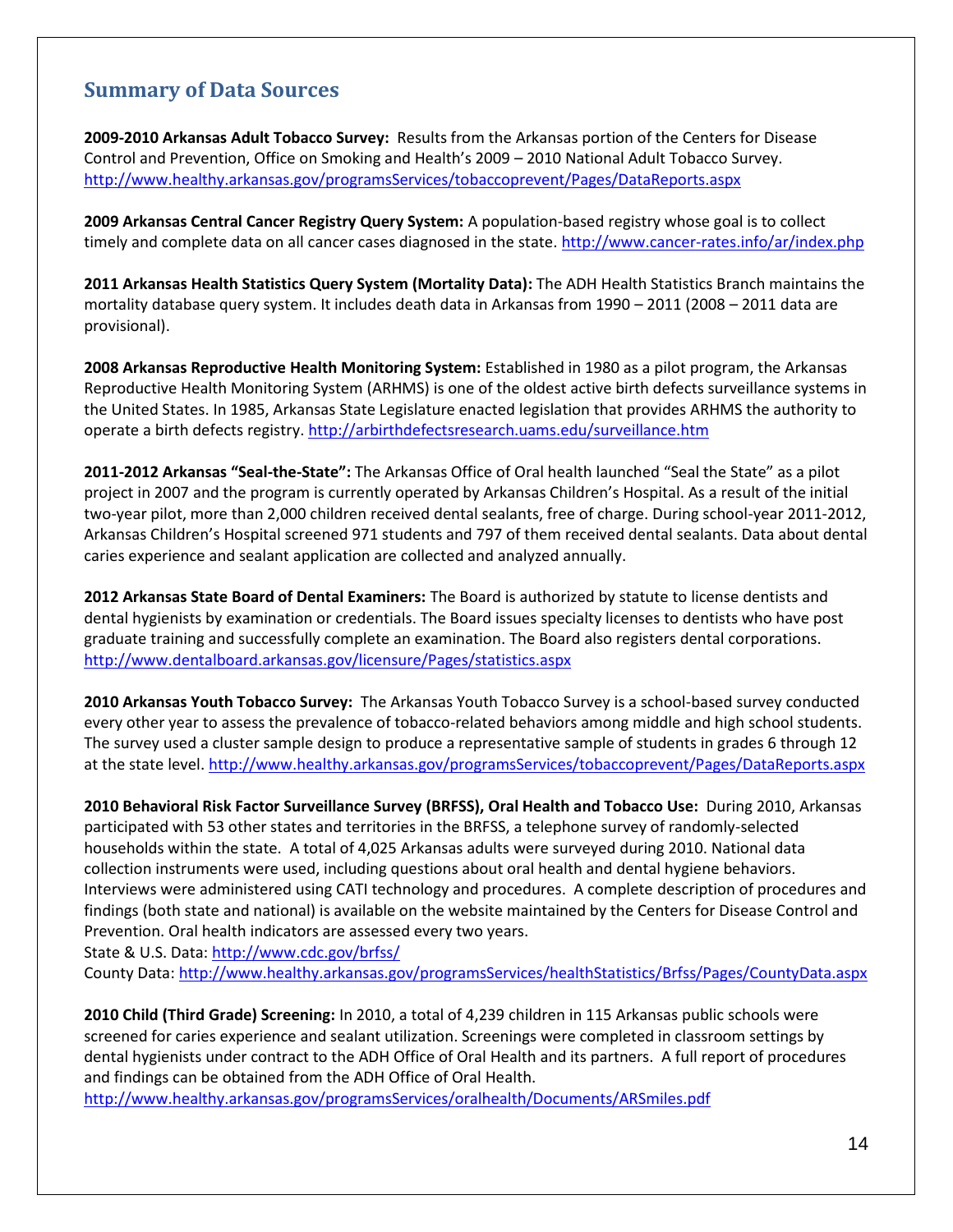**2011-2012 Future Smiles Dental Clinic:** The Arkansas Department of Health, Office of Oral Health, and the University of Arkansas at Little Rock support the Future Smiles Dental Clinic. It is the only school-based dental clinic in an Arkansas elementary school. The clinic provides comprehensive dental care to children covered by Medicaid or those without insurance. Data about dental caries experience and sealant use are collected and analyzed annually. In 2012, 515 students received 1,385 dental sealants. <http://ualr.edu/children/index.php/future-smiles-dental-clinic/>

**2012 Arkansas Medicaid:** For children under age 21, dental care is covered for children with ARKids First-A and Medicaid. This includes orthodontic care, if needed for medical reasons. For adults, Medicaid will pay up to \$500 a year for most dental care:<https://www.medicaid.state.ar.us/InternetSolution/general/reports.aspx>

**2008 Pregnancy Risk Assessment Monitoring System (PRAMS):** PRAMS collects population-based data on maternal attitudes and experiences prior to, during, and immediately following pregnancy. The PRAMS sample of women who have had a recent live birth is drawn from the state's birth certificate file. A total of 2,262 women were surveyed. Selected women were first contacted by mail. If there was no response to repeated mailings, women were contacted and interviewed by telephone. PRAMS data allow CDC and decision-makers in Arkansas to monitor changes in maternal and child health indicators [e.g., unintended pregnancy, prenatal care (including dental care), breastfeeding, smoking, alcohol use, infant health)[. http://apps.nccd.cdc.gov/cPONDER/](http://apps.nccd.cdc.gov/cPONDER/)

**2010 Water Fluoridation Reporting System:** online tool that helps states manage the quality of their water fluoridation programs. WFRS information is also the basis for national surveillance reports that describe the percentage of the U.S. population on community water systems who receive optimally fluoridated drinking water. The system was developed by CDC in partnership with the Association of State and Territorial Dental Directors (ASTDD)[. http://www.cdc.gov/fluoridation/statistics/2010stats.htm](http://www.cdc.gov/fluoridation/statistics/2010stats.htm)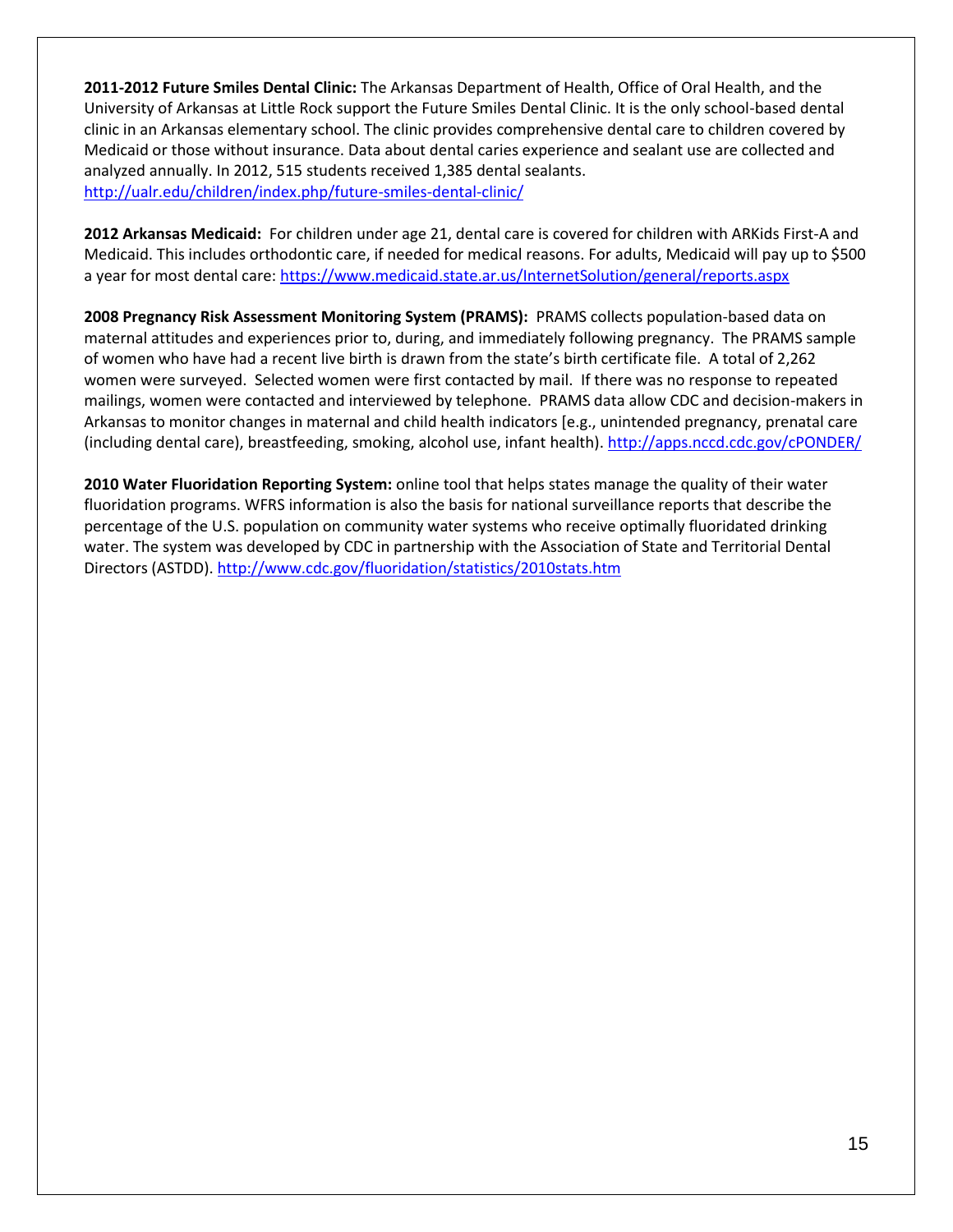# <span id="page-16-0"></span>**Arkansas Office of Oral Health Sequencing of Activities**

## <span id="page-16-1"></span>**Collection, Analysis, & Dissemination of Data**

A graphic indicating the anticipated sequence of activities in the process of maintaining the Arkansas Oral Health Surveillance System is presented below. Existing data are secured and analyzed, and gaps in knowledge are



identified. To fill those gaps, primary data collection occurs with data analysis following. Using the data available from existing sources and from the data collection efforts, a report is written and disseminated to key stakeholder groups. The cycle of obtaining and analyzing data and updating and preparing new reports continues.

Within the Arkansas

Office of Oral Health, this process has begun with the preparation of initial reports detailing the status of oral health in Arkansas and the preparation of this surveillance plan. As noted in the previous sections, the major sources of data for the Arkansas Oral Health Surveillance System are national. Two additional statewide data collection efforts will be necessary to maintain the system: 1) a screening of a representative statewide sample of children enrolled in third grade, to assess caries experience, untreated dental decay, and sealant placement; and 2) a telephone survey of a random sample of adults in the state, to assess routine care, oral hygiene, and dental insurance status for various age groups. This plan minimizes the cost of the system while providing essential data to monitor key indicators of oral health in Arkansas.

While the collection of existing and new data and analysis of those data are the cornerstones of the system, the preparation and dissemination of reports summarizing the findings are also essential activities. The distribution of timely information gleaned from surveillance activities is important to the inclusion of surveillance data in decision-making processes related to program design and implementation as well as policy-making. Thus, it is anticipated that an ongoing series of summary reports will be forthcoming from the system. This reporting series will include topical reports and fact sheets that target particular areas of emphasis for the Office of Oral Health, as well as the routine updating of the more comprehensive Oral Health in Arkansas document as new data become available within the system. To facilitate the timely dissemination of data, both print and electronic media will be used for report dissemination.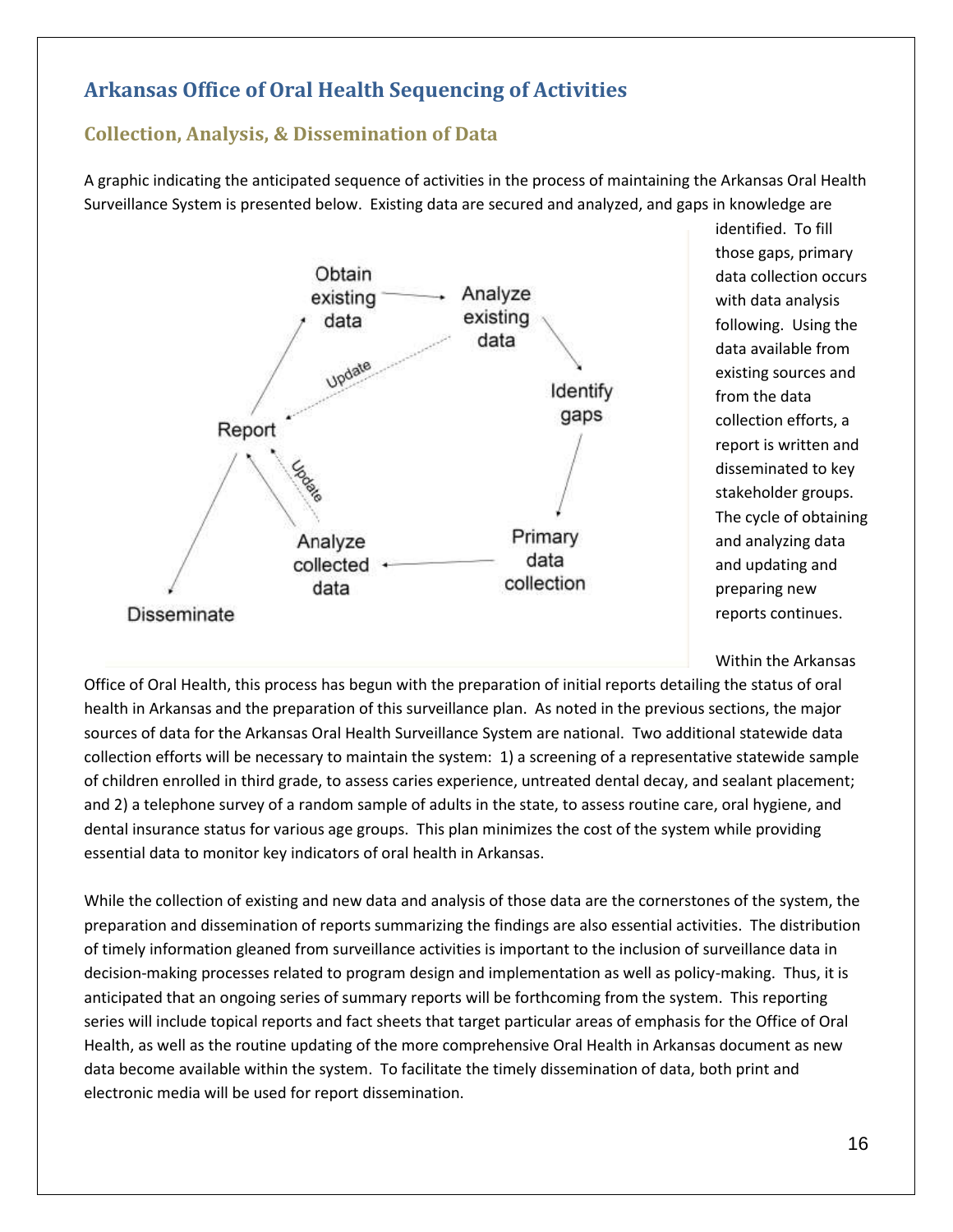# <span id="page-17-0"></span>**Surveillance Activities**

# **2012-2016**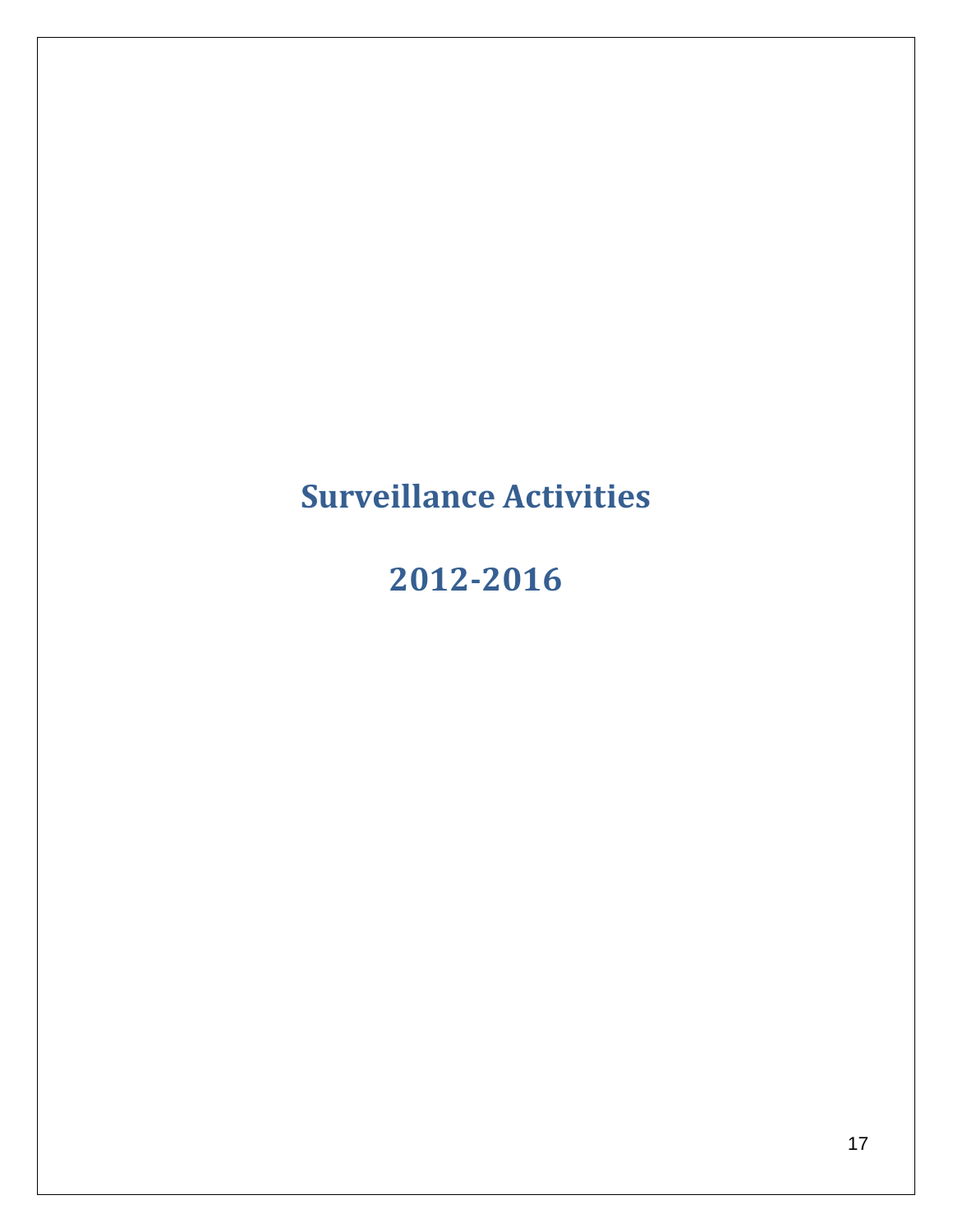#### <span id="page-18-0"></span>**Burden of Oral Disease in Arkansas, 2013**

A requirement of the Office of Oral Health grant from the Centers for Disease Control and Prevention (CDC) is the dissemination of a "burden document." The burden document is intended to be a one-stop data set for oral health indicators in the state. The report summarizes what is known about oral health among Arkansans, presenting the most current information available. It also addresses racial disparities, and discusses preventive strategies, access to care, and relevant public health policies. Comparisons are made to national data whenever possible, and to Healthy People 2020 goals when appropriate. It is hoped that the information can raise awareness of the need for continued vigilance and intervention in the area of oral health and guide prevention and treatment efforts across the state.



Data from a wide variety of sources, including open-mouth surveys and telephone surveys were compiled to give an overview of oral health status. Once complete, the document will be available from the Office of Oral Health website:

[http://www.healthy.arkansas.gov/programsServices/oralhealth/Page](http://www.healthy.arkansas.gov/programsServices/oralhealth/Pages/default.aspx) [s/default.aspx](http://www.healthy.arkansas.gov/programsServices/oralhealth/Pages/default.aspx)

This report will be updated every five- years when new data becomes available, and will be disseminated to stakeholders, Arkansas Oral Health Coalition, Association of State and Territorial Dental Directors (ASTDD), and systematically reported to the CDC Division of Oral Health through the National Oral Health Surveillance System.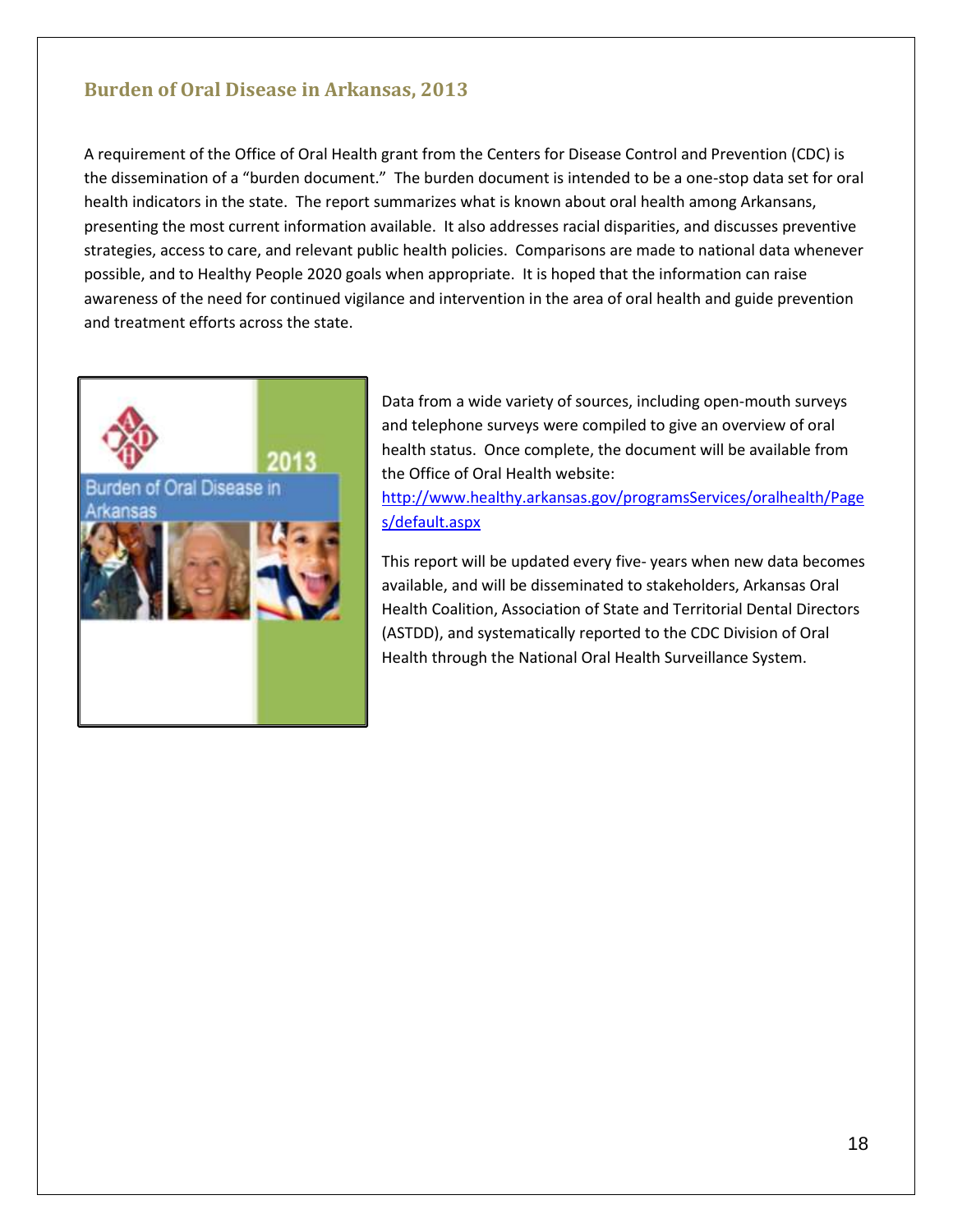# <span id="page-19-0"></span>**Basic Screening Survey: Oral Health Surveillance among Older Adults in Arkansas, 2012-2013**

Unmet dental needs among older adult residents in long term care facilities are common nationwide.<sup>1</sup> Because of this concern, an open-mouth screening survey was conducted by the Office of Oral Health in April, 2012 to determine the current status of oral health among older adults aged 60+ in nursing home and Area Agency on Aging (AAA) facilities in Arkansas.

Older Arkansans make up a growing proportion of our population. According to the 2010 census, persons aged 65 and older represent 14.4 percent of the total population in Arkansas.<sup>2</sup> The Arkansas Behavioral Risk Factor Surveillance System (BRFSS) survey provides the only data on the status of oral health among the general population of older adults in the state. During the 2010 survey year, 23.3 percent of Arkansans aged 65 and older no longer had any natural teeth (edentulous), while nationwide, 16.9 percent of adults aged 65 and older did not have any natural teeth. $3$ 

The recommended and optional oral health status indicators included in the open-mouth screening portion of the survey were determined by the Association of State and Territorial Dental Directors (ASTDD).

#### **Recommended Indicators**

- Dentures and denture use
- Number of natural teeth
- Untreated decay
- Root fragments
- Need for periodontal care
- Suspicious soft tissue lesions
- Urgency of need for dental care

#### **Optional Indicators**

- Substantial oral debris
- Severe gingival inflammation
- Severe dry mouth



A total of 10 licensed registered dental hygienists will be contracted to conduct the oral health screening. Education and training will be conducted by the Office of Oral Health staff using the ASTDD *Basic Screening Survey Tool*: [\(http://www.astdd.org/basic-screening-survey-tool/#adults\)](http://www.astdd.org/basic-screening-survey-tool/#adults).

Results of the survey will be released in on the Office of Oral Health website: <http://www.healthy.arkansas.gov/programsServices/oralhealth/Pages/default.aspx> .

- 2. Administration on Aging: U.S. Department of Health and Human Services. A profile of older Americans: 2011. [\(http://www.aoa.gov/aoaroot/aging\\_statistics/Profile/2011/docs/2011profile.pdf\)](http://www.aoa.gov/aoaroot/aging_statistics/Profile/2011/docs/2011profile.pdf). Accessed Oct., 2012.
- 3. BRFSS CDC's Behavioral Risk Factor Surveillance System [\(http://www.cdc.gov/BRFSS/\)](http://www.cdc.gov/BRFSS/).

<sup>1.</sup> Kiyak HA, Grayston MN, Crinean CL. Oral health problems and needs of nursing home residents. Community Dent Oral Epidemiol. 1993;21(1):49-52.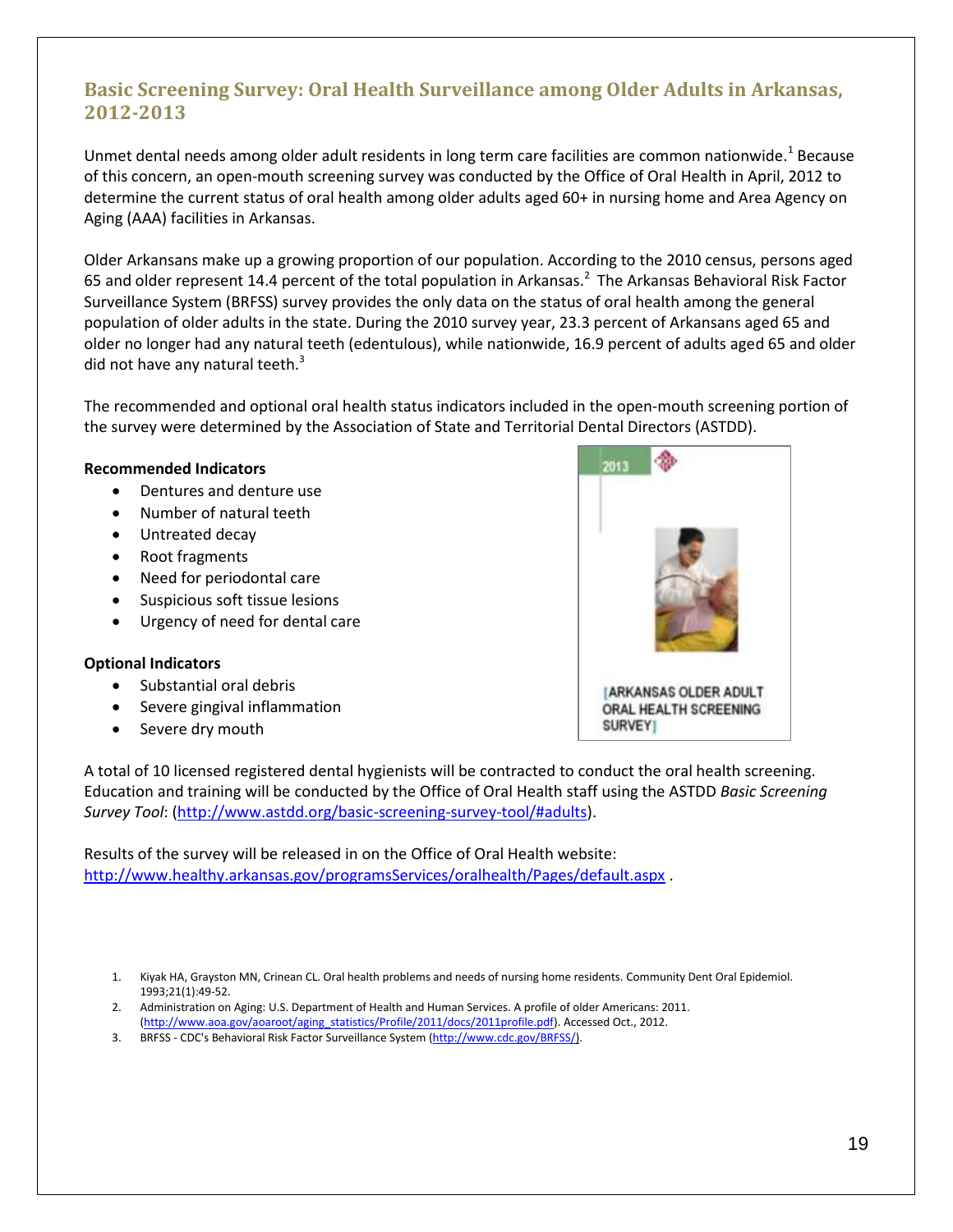# <span id="page-20-0"></span>**Additional Arkansas BRFSS Question Related to Dental Insurance Coverage, 2014**

The Behavioral Risk Factor Surveillance System (BRFSS) is a state-based system of health surveys among adults (age 18 and older) that generates information about health risk behaviors, clinical preventive practices, and health care access and use primarily related to chronic diseases and injury. The Arkansas survey is conducted monthly with analysis of results annually. County-level estimates are available for the core indicators measured, including oral health measures. A total of 4,025 Arkansans were surveyed during 2010 when the most current oral health indicators were asked. Core indicators for the BRFSS survey include:

| <b>Health Status</b>    | Hypertension              |
|-------------------------|---------------------------|
| Demographics            | Alcohol Use               |
| Tobacco Use             | Injury                    |
| <b>Diabetes</b>         | Cholesterol               |
| Health Insurance        | <b>Physical Activity</b>  |
| <b>Cancer Screening</b> | Fruits & Vegetable Intake |
| Women's Health          | BMI                       |
| <b>Oral Health</b>      | Cardiovascular Health     |

The BRFSS survey results are used to track health trends and compare these trends across states and the U.S. In addition, they can be used for program development and program evaluation. The core oral health questions asked every other year (even years) include:

- How long has it been since you last visited a dentist or a dental clinic for any reason? Include visits to dental specialists, such as orthodontists.
- How many of your permanent teeth have been removed because of tooth decay or gum disease? Include teeth lost to infection, but do not include teeth lost for other reasons, such as injury or orthodontics. (If wisdom teeth are removed because of tooth decay or gum disease, they should be included in the count for lost teeth)
- How long has it been since you had your teeth cleaned by a dentist or dental hygienist?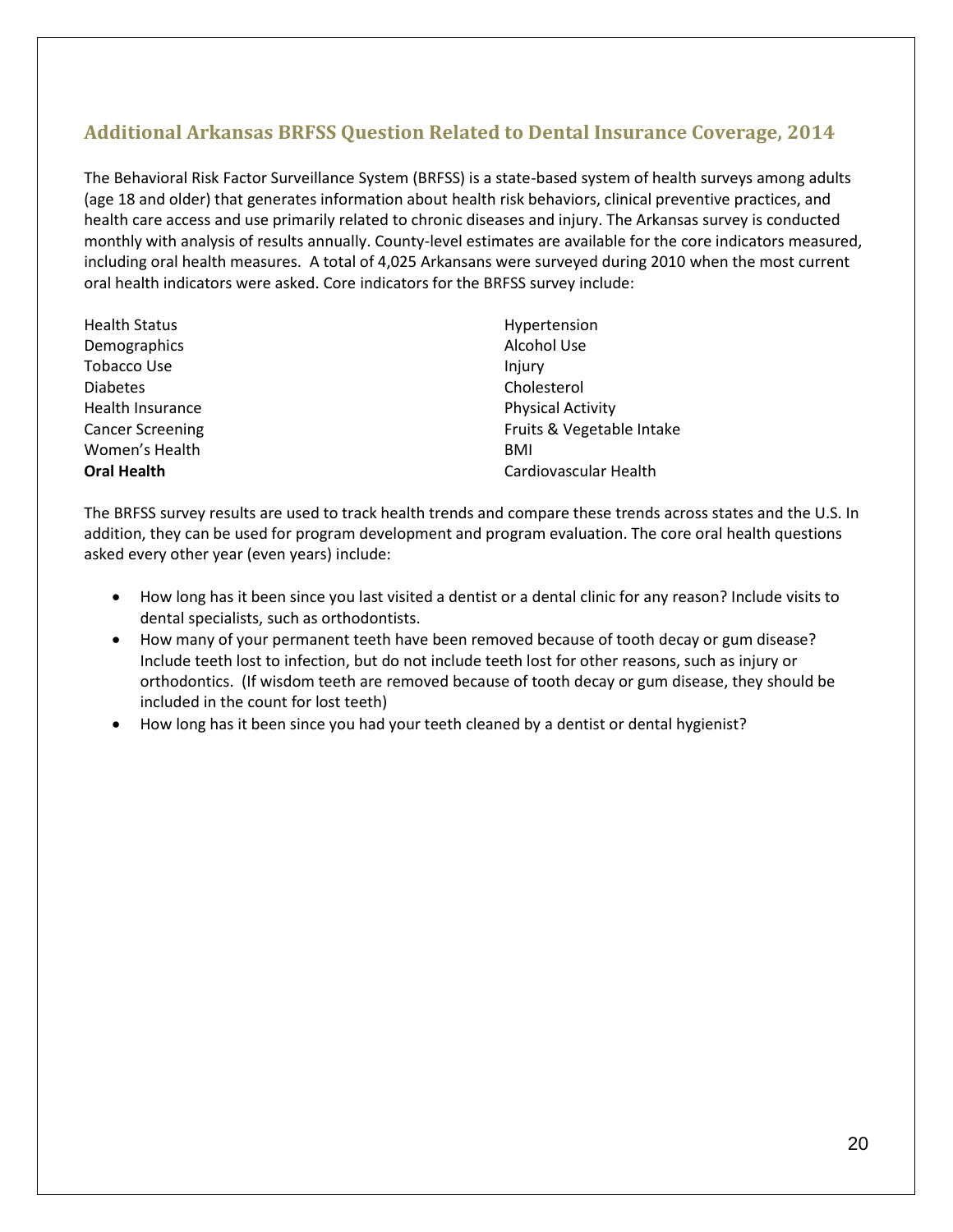#### **Oral Health Dental Insurance Proposed State-Added Question**

Dental insurance is a major instrument for ensuring access to dental care. The 2000 U.S. Surgeon General's report on oral health reported that approximately 85 million individuals in the United States had no dental insurance. The BRFSS survey assesses the prevalence of medical insurance among the adult population annually, and Arkansas has a higher percentage of adults with no medical insurance compared to the U.S., see Figure 1.



Because Arkansas adults lack of access to health care when compared nationally, the Office of Oral Health needs to gain a better understanding of dental health care access among adults in the state. Currently there is no indicator to measure dental insurance prevalence.

Contingent on funding, a proposal will be submitted for the following additional BRFSS question.

**Proposed Question:** Do you have any kind of insurance coverage that pays for some or all of your routine dental care, including dental insurance, prepaid plans such as HMOs, or government plans such as Medicaid?

Variable Name: DENTLINS 1=Yes 2=No 7=DK/NS (don't know/ not sure) 9=Refused

For more information about the Arkansas BRFSS survey and available county-level data, see the ADH Health Statistics Branch website:

[\(http://www.healthy.arkansas.gov/programsServices/healthStatistics/Brfss/Pages/Cou](http://www.healthy.arkansas.gov/programsServices/healthStatistics/Brfss/Pages/CountyData.aspx) ntyData.aspx )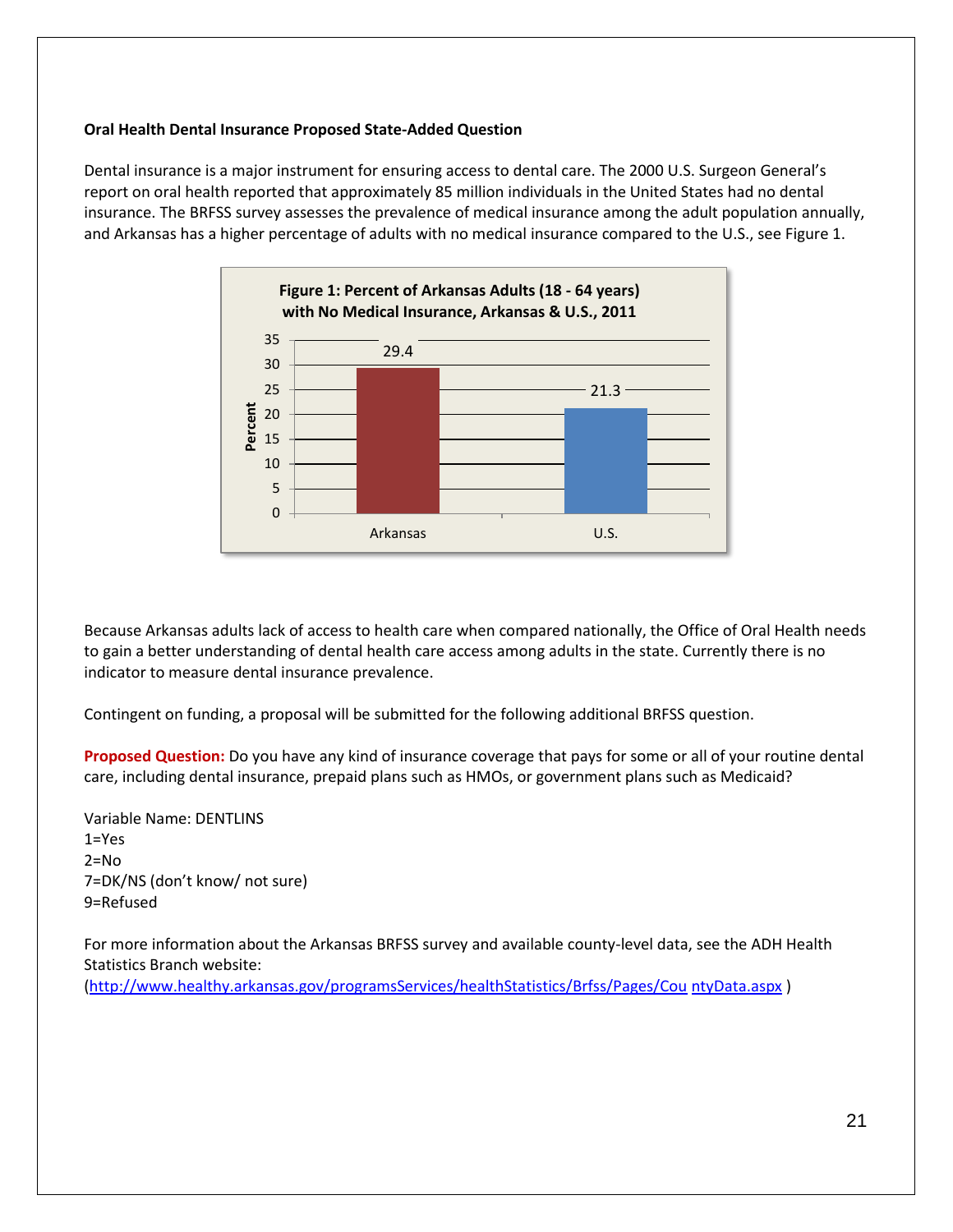# <span id="page-22-0"></span>**Basic Screening Survey: Surveillance of Dental Sealants among Children in Arkansas, 2015-2016**

In 2010, an open-mouth Basic Screening Survey (BSS) among third graders in Arkansas was completed to measure the prevalence of caries experience, untreated caries, and dental sealants in the state. Overall, among students surveyed aged 8-10 years: 64% had some evidence of dental caries, 29% had untreated caries, and 27% had some evidence of dental sealants on one or more tooth surfaces.

The sampling frame consisted of 503 public schools with a third grade class (list provided by the Arkansas Department of Education). If school districts covered more than one county they were assigned to a single county. Since funds were available to survey approximately 125 schools, with at least one participating school in each of the 75 counties, the remaining sample of 50 schools was allocated among counties in proportion to the number of schools in a county in excess of one. Once a sample size for each county had been computed, the SAS program, PROC SURVEYSELECT selected a simple random sample stratified by county. During analysis, the sample schools were weighted by the inverse of the probability of selection so that the sample represented all schools in the county when compiling state or regional statistics. A total of 10 licensed registered dental hygienists were contracted to conduct the screening. All were trained using the ASTDD Basic Screening Survey tools. For more information about the BSS Survey of Arkansas third graders, see the ADH Office of Oral Health website: [\(http://www.healthy.arkansas.gov/programsServices/oralhealth/Documents/ARSmiles.pdf\)](http://www.healthy.arkansas.gov/programsServices/oralhealth/Documents/ARSmiles.pdf).

To measure the five-year progress of the "Seal the State" program, a second BSS survey of Arkansas third graders will be conducted in 2015-2016.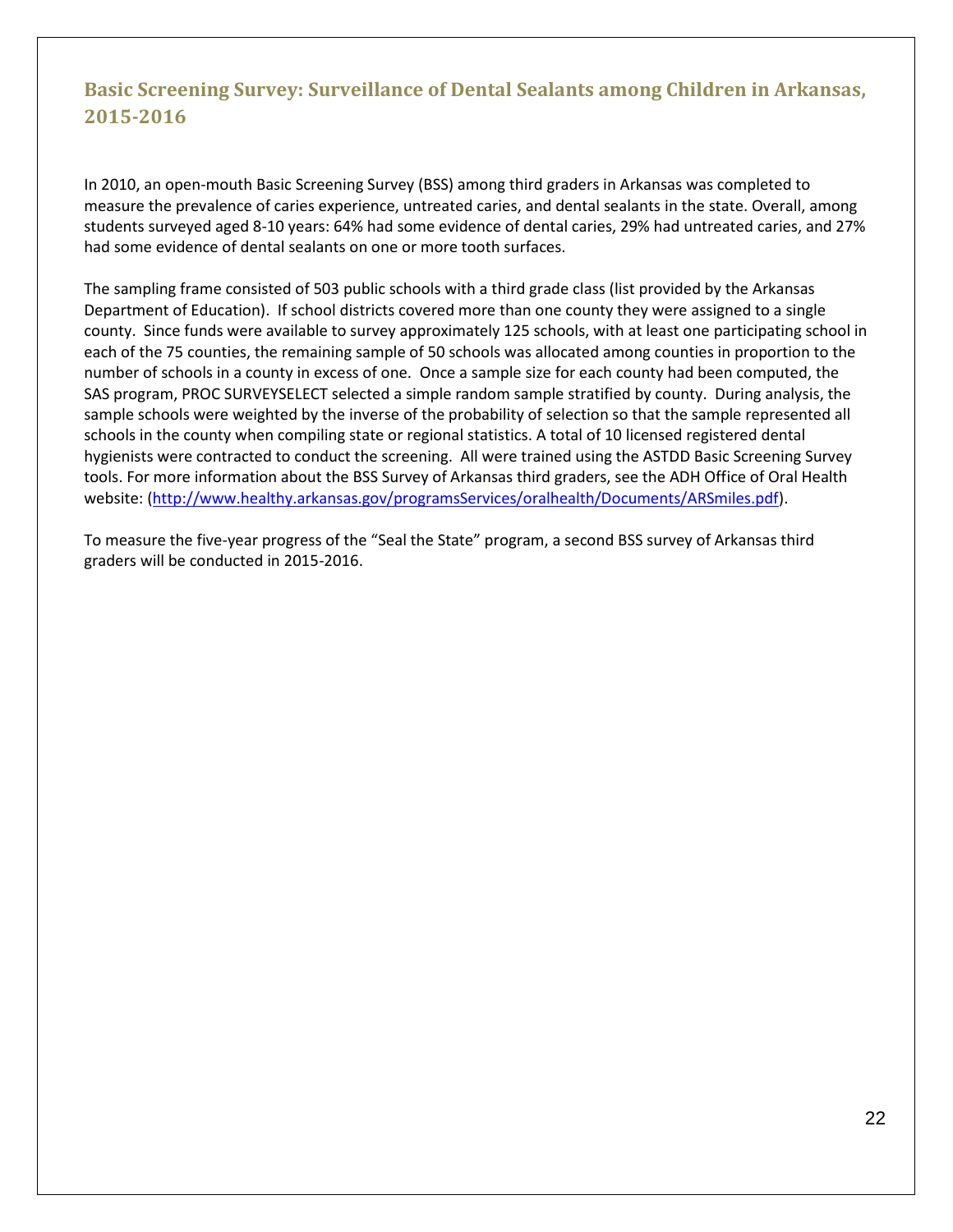## <span id="page-23-0"></span>**Arkansas "Seal the State" Surveillance, 2013 – 2016**

In 2007, a state sealant program was initiated with funding from the Daughters of Charity Foundation of Saint Louis, MO. The Daughters of Charity grant provided for the purchase of four complete portable dental units and support for the following three pronged program: 1) a pilot sealant program in Forest City, Arkansas; 2) a statewide educational and dental sealant awareness campaign with informational handouts, newspaper ads and radio advertisements; and 3) direct services to approximately 2000 children in a school-based setting across the state. This initial program was begun with the following goals in mind:

- 1) Evaluate the pilot program and its relation to the state dental sealant plan, including data from the SEALS software;
- 2) Develop and coordinate additional school-based dental sealant programs; and
- 3) Evaluate the state sealant program.

To sustain the newly established sealant program, the Office of Oral Health partnered with Arkansas Children's Hospital (ACH). ACH continues to grow and develop the program, bringing the preventive benefits of dental sealants to thousands of underserved children across the state.

To further implement the plan, the Office of Oral Health has worked extensively with other partners in the Oral Health Coalition, both to implement the sealant program and assure its sustainability. In addition to Arkansas Children's Hospital (ACH), three other partners, University of Arkansas at Little Rock (UALR) Children's International Program; Community Health Center of Arkansas (CHC), Healthy Connections, in Mena, Arkansas; and the Interfaith Dental Clinic in Conway, Arkansas; have joined these efforts. Sealant activities from these four partners are evaluated and reported to the CDC Division of Oral health annually.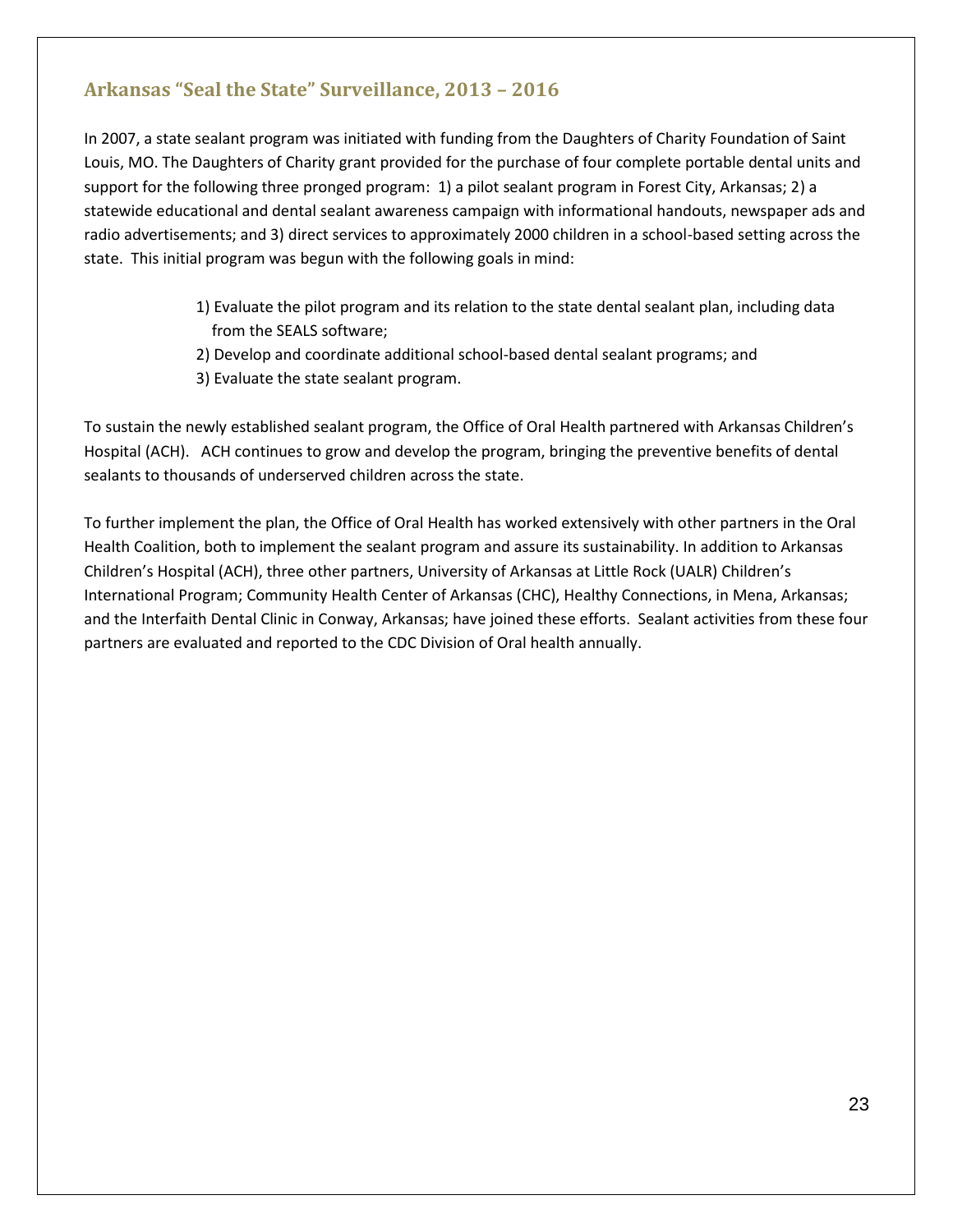



Date: February 6, 2013<br>Source: Arkansas Department of Health<br>Map created by: Abby Holt

ACH = Arkansas Children's Hospital UALR = University of Arkansas at Little Rock, Children's International, Future

Smiles Dental Clinic CHC = Community Health Centers, Healthy Connections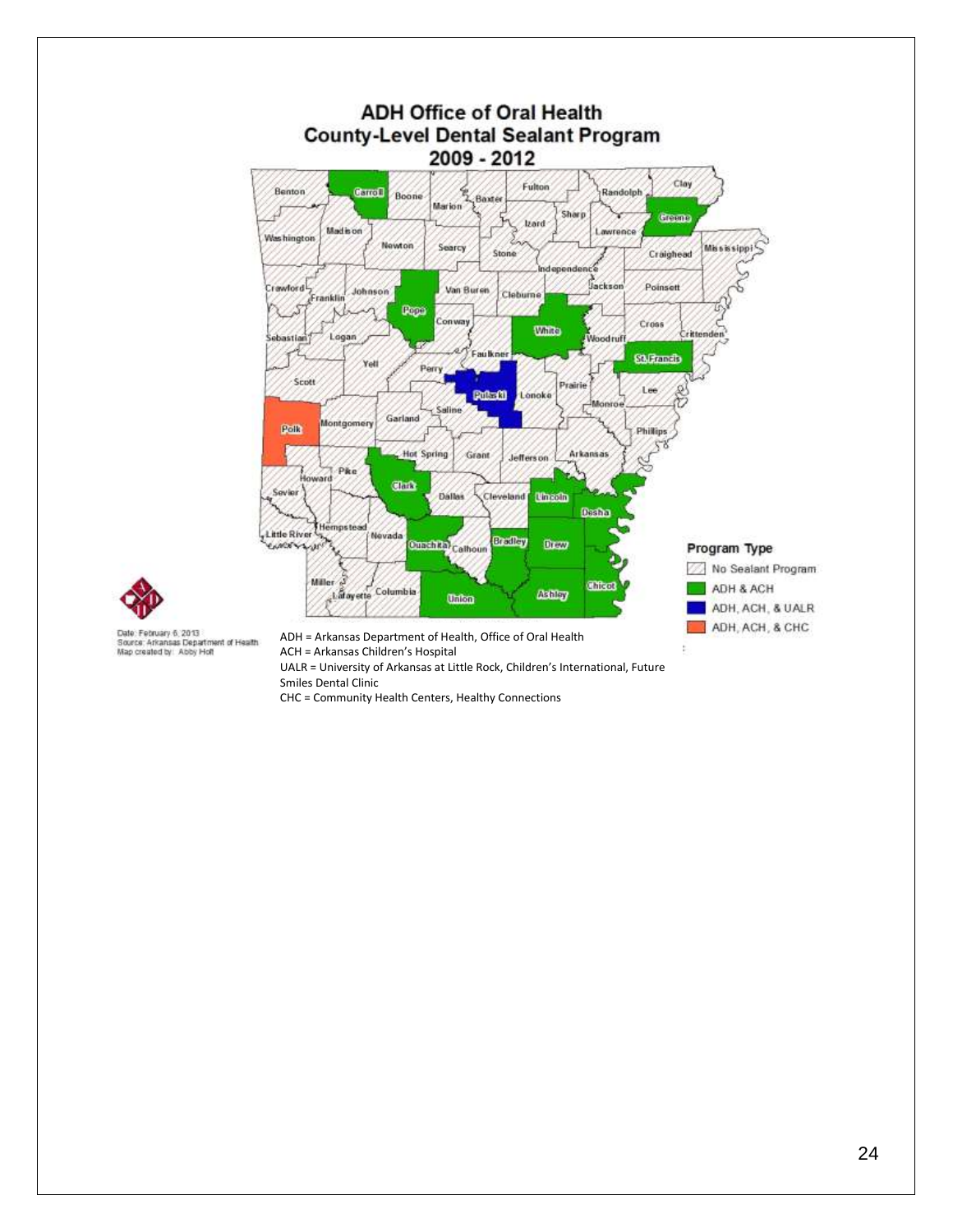# <span id="page-25-0"></span>**Data Security: Procedures**

These are the Office of Oral Health Branch internal security procedures to protect the confidentiality of Arkansas citizens. For more information, see [http://www.healthy.arkansas.gov/aboutADH/Pages/HIPAA.aspx.](http://www.healthy.arkansas.gov/aboutADH/Pages/HIPAA.aspx)

- 1. If in conflict, Arkansas Department of Health policies supersede those of the Office of Oral Health.
- 2. Written instructions are to be kept in each office (in office/job description manuals).
- 3. Items with individual identifiers are to be placed face down or in envelope while in office or transport.
- 4. Items with individual identifiers (e.g., surveys and electronic media) must be kept in a locked file cabinet when out of office or when not in current use.
- 5. De-identified survey data may be stored indefinitely as opposed to individual patient data.
- 6. After surveys are compiled and data have been de-identified, written copies of individual patient answers should be disposed of (shredded) within 90 days - this is a general rule; if in doubt, do not dispose of and discuss with the Director of the Office of Oral Health.
- 7. After surveys are compiled & data input on encrypted media, electronic copies of individual patient answers should be disposed of (CD/flash drive erased) within 90 days - this is a general rule; if in doubt, do not dispose and discuss with Director of the Office of Oral Health.
- 8. As data are often transferred among Arkansas Children's Hospital, the University of Arkansas for Medical Sciences and the University of Arkansas at Little Rock/SEAL the State programs, written business agreements, memos of understanding and written protocols for transference of surveys/data may be required.
- 9. Prior to the Office of Oral Health accepting data contained on electronic media (flash drive or CD), such data **must be placed on an encrypted device** and the encryption key/password given verbally or via a separate email message.
- 10. Transference of data through email must be in the form of an encrypted file, not in the body of the email itself – just locking the file may not be sufficient – the password or encryption key must not be sent in the same email message but can be done so separately.
- 11. It should be remembered that though everyone may have individual responsibilities, HIPPA compliance is still a team effort and great care must be taken to protect individual patient information.